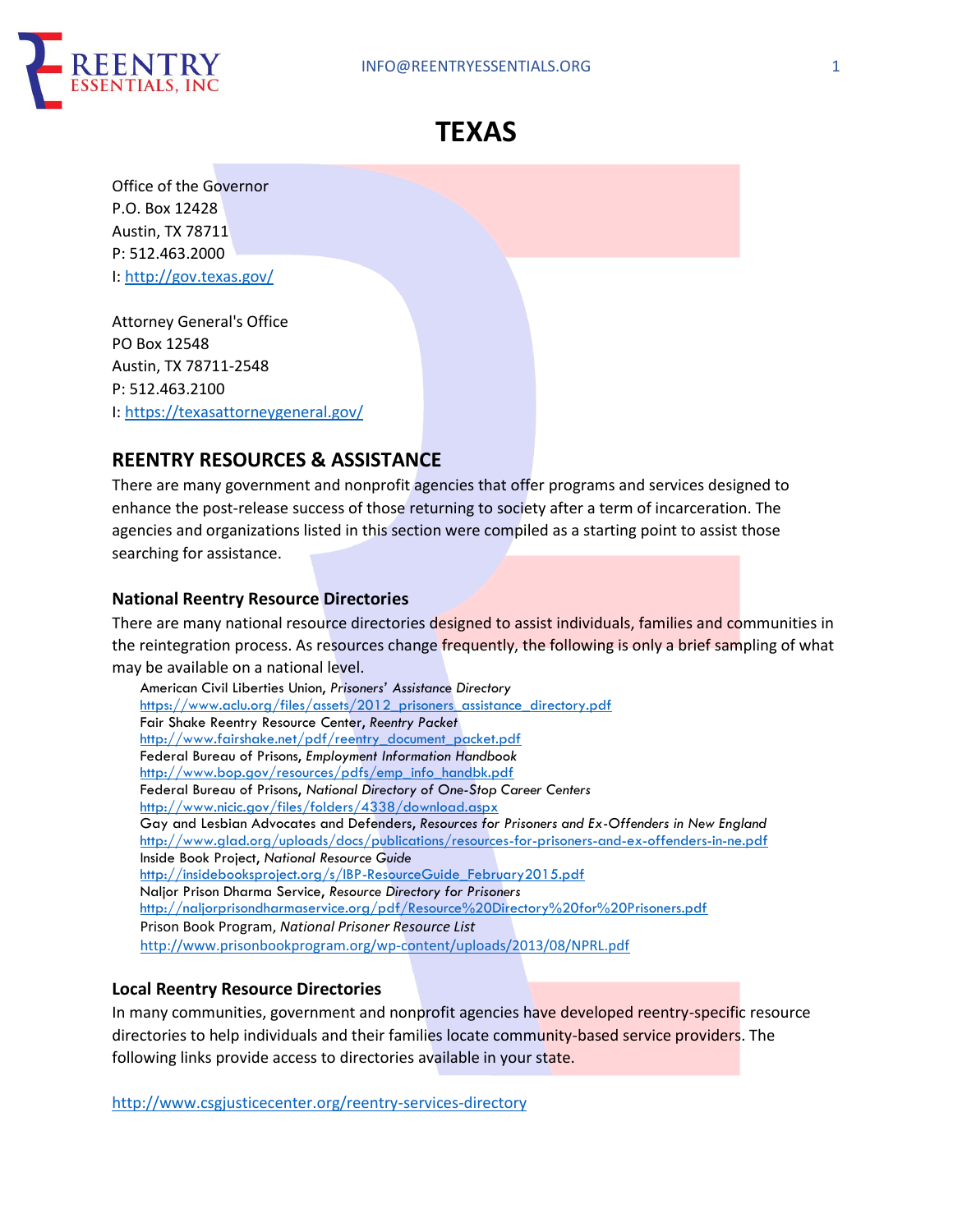

#### http://www.csgjusticecenter.org/nrrc

#### **National & Local Reentry Service Providers**

There are many agencies throughout the United States that provide services to assist individuals, families, and communities with navigating the challenges of community reintegration. Services offered vary by agency and the availability of funding resources. If an agency does not provide the specific services or assistance you're looking for, request a referral to another agency that may be better equipped to meet your specific needs.

#### **Fair Shake**

Fair Shake Fair Shake is a national nonprofit organization dedicated to reducing recidivism rates through personal and community focused ownership and engagement opportunities for inmates and former felons. Through an interactive blend of electronic tools, reentry awareness and community building, Fair Shake encourages released prisoners, and all reentry stakeholders, to participate in the successful reintegration of formerly incarcerated people back into society. To learn more about Fair Shake and the resources available, contact them directly for a complimentary copy of their exclusive 98+ page Reentry Packet.

National Contact: Fair Shake P.O. Box 63 Westby, WI 54667 P: 608.634.6363 I: https://www.fairshake.net E: outreach@fairshake.net (TRULINCS Friendly)

Additional Resources: Fair Shake, Ready-to-Print Reentry Packet https://www.fairshake.net/pdf/reentry\_document\_packet.pdf Fair Shake, Ownership Manual https://www.fairshake.net/pdf/8.5X11\_ownership\_manual.pdf

#### **Federal Reentry Services Hotline | 877.895.9161**

In April 2016, the U.S. Department of Justice in collaboration with the Federal Bureau of Prisons launched a new reentry services hotline to provide assistance to recently released individuals. This hotline is staffed by inmates employed by Federal Prison Industries (UNICOR) who are specially-trained to provide assistance to recently released federal inmates as they navigate various reentry challenges and seek community resources. For immediate assistance, please call 877.895.9196 to speak with a trained representative.

#### **National H.I.R.E. Network**

Established by the Legal Action Center, The National Helping Individuals with Criminal Records Re-enter through Employment Network is both a national clearinghouse for information and an advocate for policy change.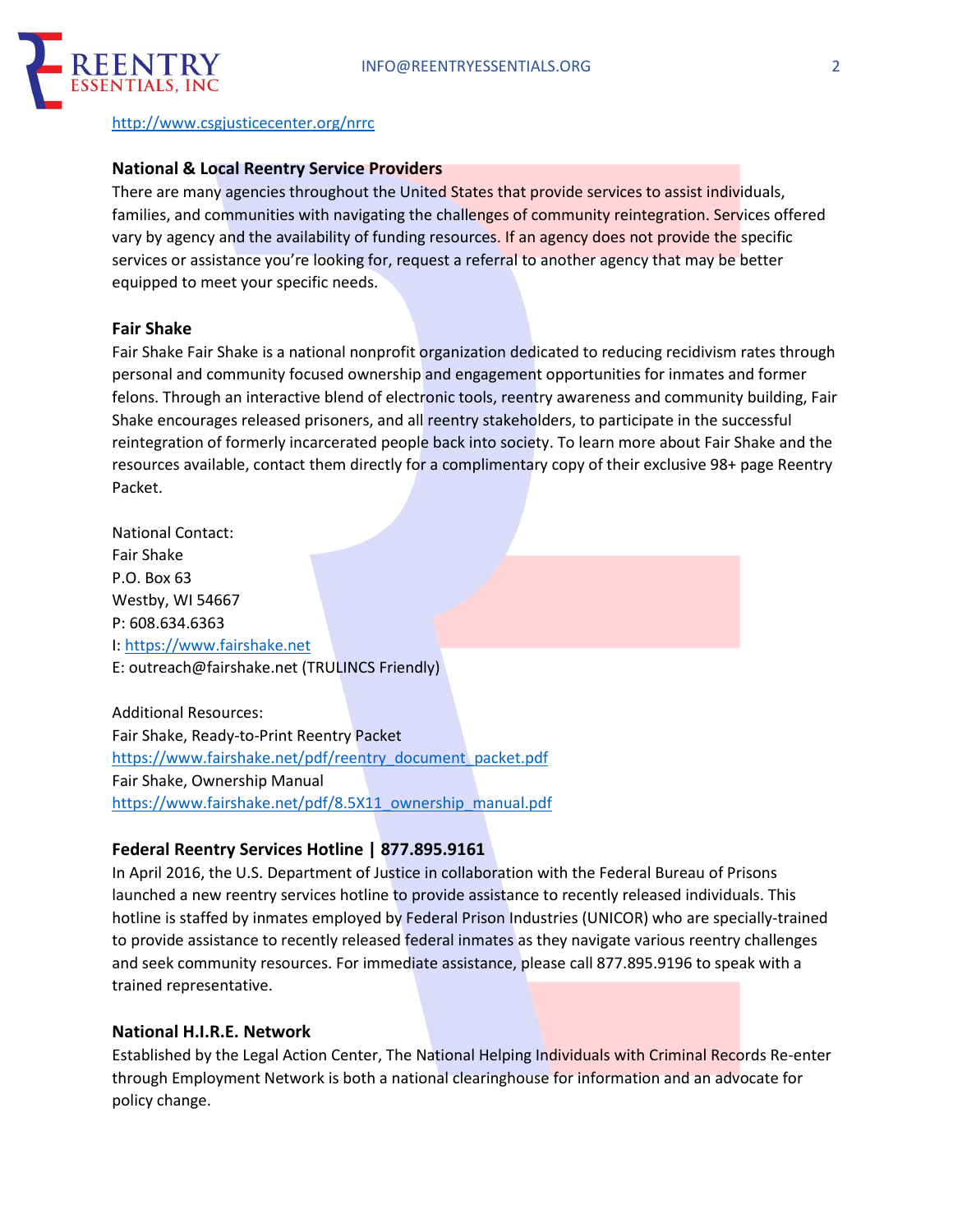

National Contact: National H.I.R.E. Network 225 Varick Street New York, NY 10014 P: 212.243.1313 I: http://www.hirenetwork.org

Additional Resources: National H.I.R.E. Network, Information & Assistance Clearinghouse http://www.hirenetwork.org/clearinghouse

TEXAS Association of X-Offenders, Inc. http://www.xoffenders.org

The Association of X-Offenders, Inc. provides self-help support groups, information, referrals, mentoring, and religious ministry.

Local Contact: Association of X-Offenders, Inc. 219 East William Joel Bryan Parkway, P.O. Box 3785 Bryan, TX 77805 P: 979.775.9200

Bridging the Gap Ministries http://www.bridgingthegap.com

Bridging the Gap Ministries if a nonprofit organization that provides multiple services to the previously incarcerated and their families.

Local Contact: Bridging the Gap Ministries P.O. Box 131747 Tyler, TX 75713 P: 903.539.6797

Citizens United for Rehabilitation of Errants

CURE, Citizens United for Rehabilitation of Errants is a national nonprofit prison advocacy organization with state and special interest chapters throughout the United States. Local and special interest chapters provide assistance to ex-offenders on a limited basis within their respective service areas.

Local Contact: Citizens United for Rehabilitation of Errants P.O. Box 372 Burleson, TX 76097 P: Not Provided

Crime Prevention Institute

The Crime Prevention Institute provides post-release services including supportive resources, job placement services, employment monitoring and incentives, follow-up and information and referral services.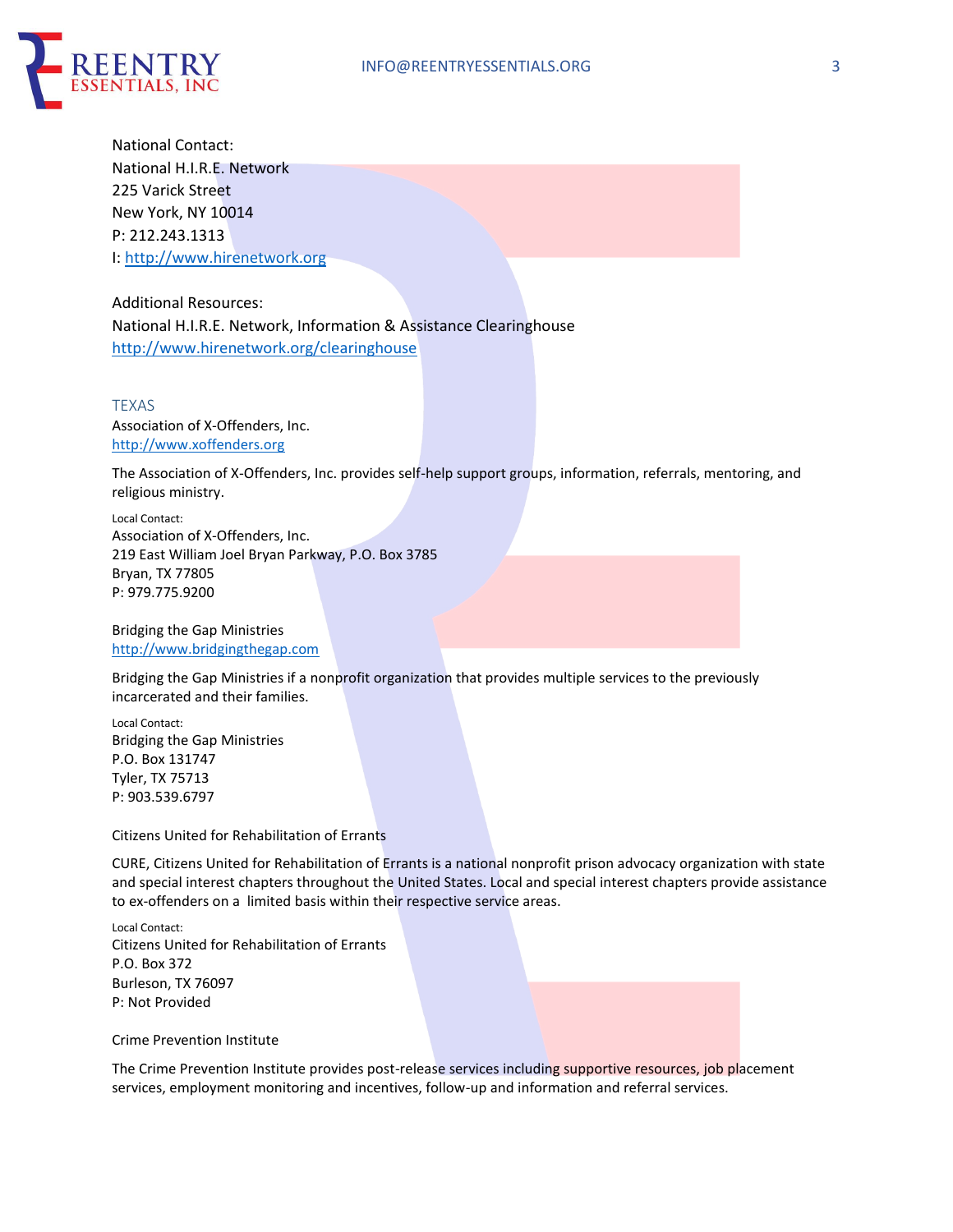

Local Contact: Crime Prevention Institute Targeted Project Re-Enterprise 8401 Shoal Creek Boulevard Austin, TX 78763 P: 512.502.9704

Diocese of Beaumont Criminal Justice Ministry http://www.dioceseofbmt.org

The Diocese of Beaumont offers an extensive selection of programs and services to recently released ex-offenders and their families through their Criminal Justice Ministry.

Local Contact: Diocese of Beaumont Criminal Justice Ministry P.O. Box 3948 Beaumont, TX 77704 P: 409.838.0451

Encompassing Reentry Ministries and Outreach http://www.prisonministry.net

The Encompassing Reentry Ministry and Outreach program provides services to previously incarcerated individuals and their families.

Local Contact: Encompassing Reentry Ministries and Outreach P.O. Box 851587 Mesquite, TX 75185 P: Not Provided

Exodus Ministries, Inc. http://www.exodusministry.4t.com

Exodus Ministries, Inc. provides aftercare and transitional services to people with criminal records by providing a place to live, employment training and placement, life skills and transportation.

Local Contact: Exodus Ministries, Inc. 4630 Munger Avenue, #10 Dallas, TX 75204 P: 214.827.3772

Goodwill Industries of Dallas http://www.goodwilldallas.org

Goodwill Industries provides training, skill development and work opportunities for people with disabilities and other barriers to employment.

Local Contact: Goodwill Industries of Dallas 2800 North Hampton Road Dallas, TX 75112 P: 214.638.2800

Goodwill Industries of Houston http://www.goodwillhouston.org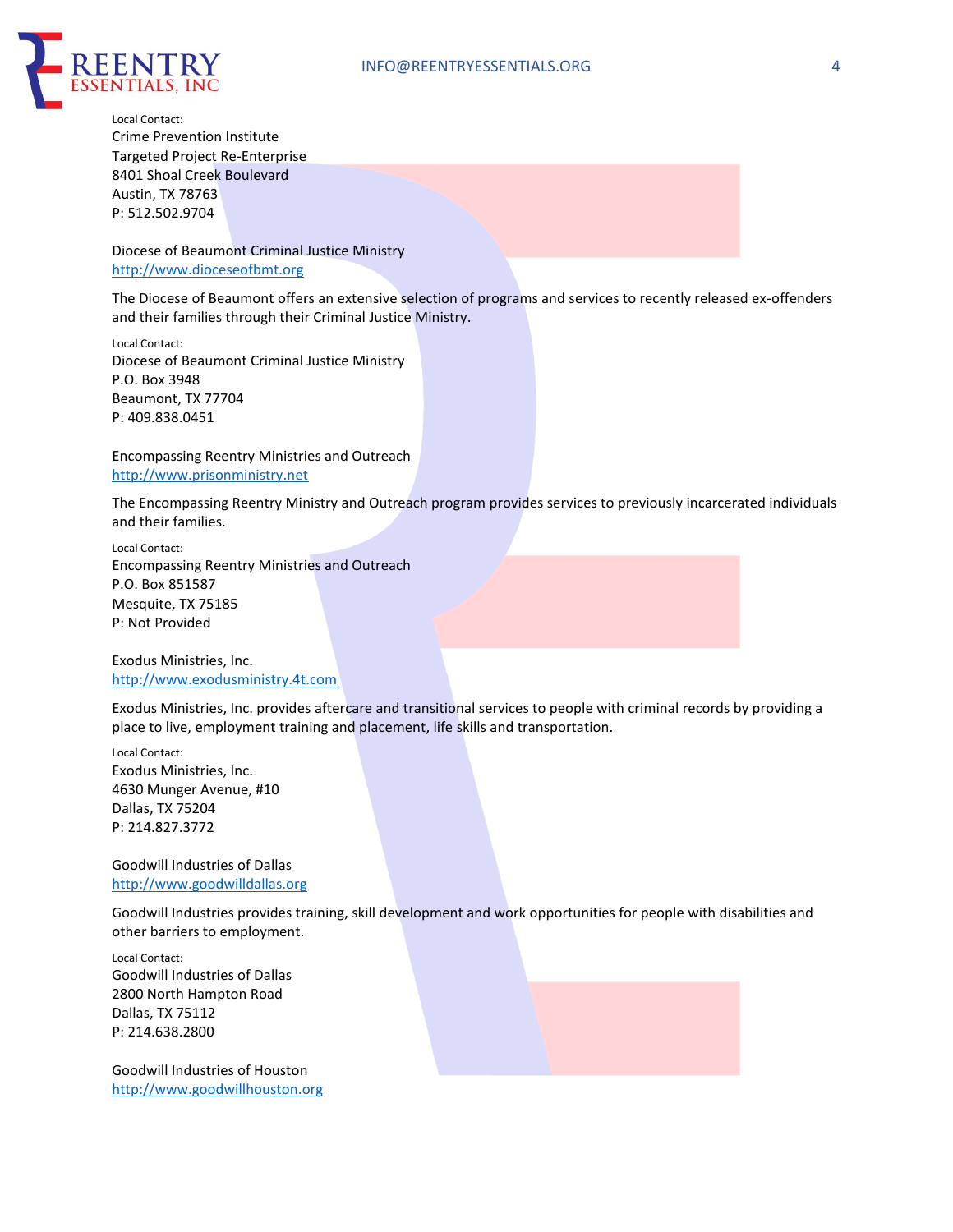

Goodwill Industries of Houston offers assistance to individuals with criminal records who are referred to them by the Texas Rehabilitation Commission or Texas Workforce Commission. Instruction in soft skills, such as resume writing, interview techniques, and workplace responsibilities is given. Basic computer skills as well as basic accounting and finance techniques are taught. Job training for employment at Jiffy Lube is also available.

Local Contact: Goodwill Industries of Houston 2030 Westheimer Houston, TX 77098 P: 713.699.6311

#### Goodwill Industries of Southeast Texas and Southwest Louisiana http://www.goodwillbmt.org

Goodwill Industries provides training, skill development and work opportunities for people with disabilities and other barriers to employment.

Local Contact: Goodwill Industries of Southeast Texas and Southwest Louisiana 460 Wall Street Beaumont, TX 77701 P: 409.838.9911

#### HoustonWorks USA http://www.houstonworks.com

HoustonWorks USA is the largest operator of workforce centers in the Houston and greater Harris County region. These centers provide local access to job search and programs for adults 18 years and older. Three youth centers have been established within the Fifth Ward, Third Ward, and East End communities to address the unique job search concerns of youth between the ages of 14 and 25. Training is available in career fields such as healthcare, business, computers and education.

Local Contact: HoustonWorks USA 600 Jefferson, Suite 900 Houston, TX 77002 P: 713.654.1919

MASS | (Mothers [Fathers]) for the Advancement of Social Systems, Inc. http://www.massjab.org

Mothers [Fathers] for the Advancement of Social Systems, Inc. is a nonprofit organization that provides support services for individuals released from Texas State Prison. Services include, but are not limited to, assisting individuals in securing housing, employment, counseling, and any necessary support that eases reentry transition. In addition, Mothers [Fathers] for the Advancement of Social Systems, Inc. provides help with freeing innocent individuals who have been imprisoned.

Local Contact: MASS | (Mothers [Fathers]) for the Advancement of Social Systems, Inc. 3737 Atlanta Street Dallas, TX 75215 P: 214.421.0303

Mercy Heart http://www.mercyheart.org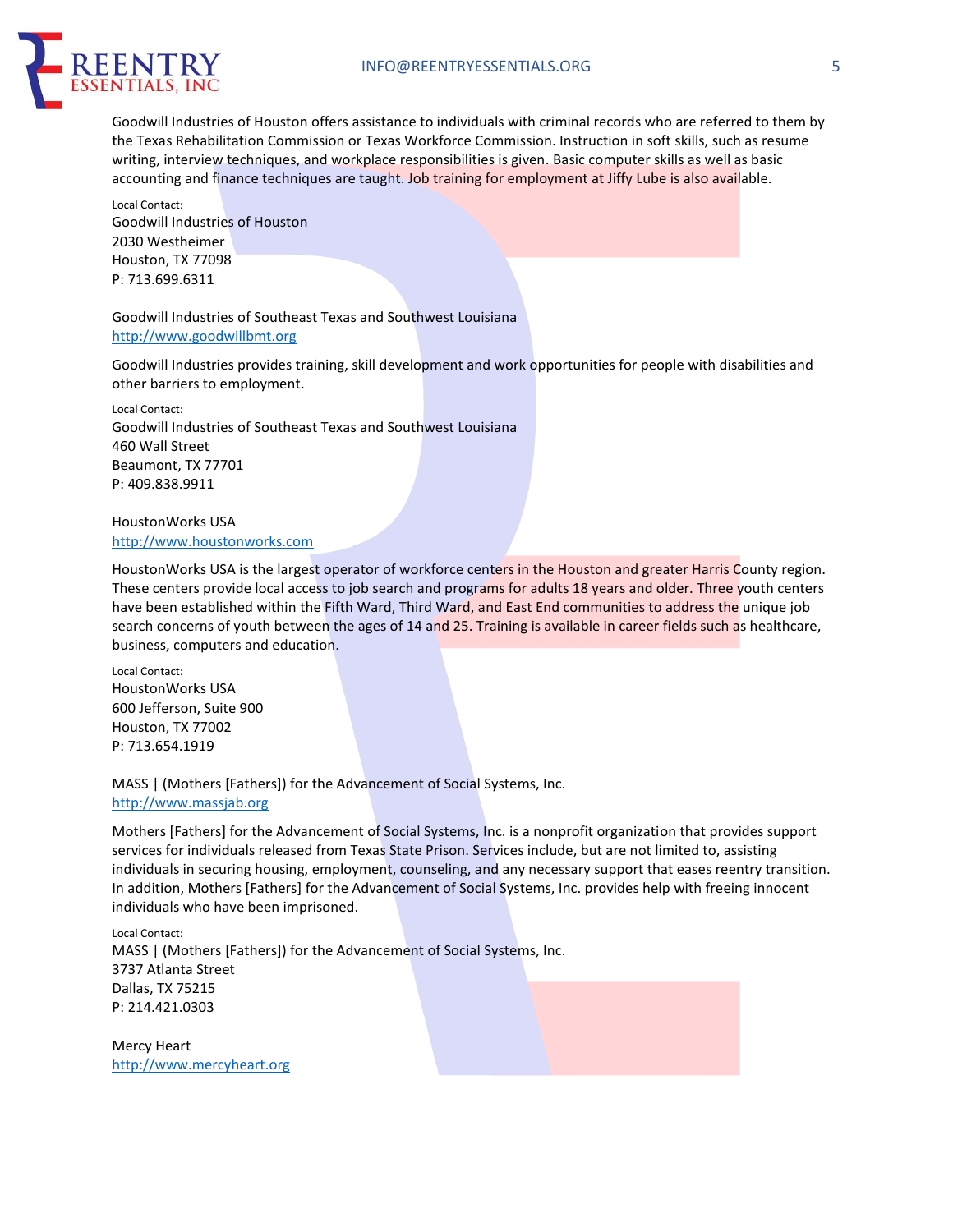

Mercy heart is a faith-based organization that assists families and children of the confined through and beyond the transition of incarceration towards mental, emotional, material and spiritual well-being.

Local Contact: Mercy Heart 4805 Northeast Loop 820 Fort Worth, TX 76137 P: 817.514.0290

Morning Star Jail & Prison Ministry http://www.morningstar-baptist.org

The Morning Star Jail & Prison Ministry is a service of Morning Star Baptist Church dedicated to providing services for previously incarcerated individuals and their families.

Local Contact: Morning Star Jail & Prison Ministry 2251 El Paso Grand Prairie, TX 75051 P: Not Provided

Saints of Christ Prison Ministry

The Saints of Christ Ministry is faith-based program that offers services to recently released offenders and their families.

Local Contact: Saints of Christ Prison Ministry P.O. Box 111275 Houston, TX 77293 P: 281.449.2703

Welcome Home House

Welcome Home House is a recovery program for parolees that includes a structured drug free environment.

Local Contact: Welcome Home House 921 North Peak Street Dallas, TX 75204 P: 214.887.5204

#### **Federal Residential Reentry Centers**

Residential Reentry Centers, formerly known as Community Confinement Centers, are the Federal Bureau of Prisons' means of transitioning prisoners back into society. The general purpose of Residential Reentry Center placement is to assist those with transitioning needs in establishing a foothold in the community before being discharged from custody.

#### TEXAS

Salvation Army 1726 Butternut Abilene, TX 79604 P: 915.677.1408 McCabe Center CSC 1915 East Martin Luther King

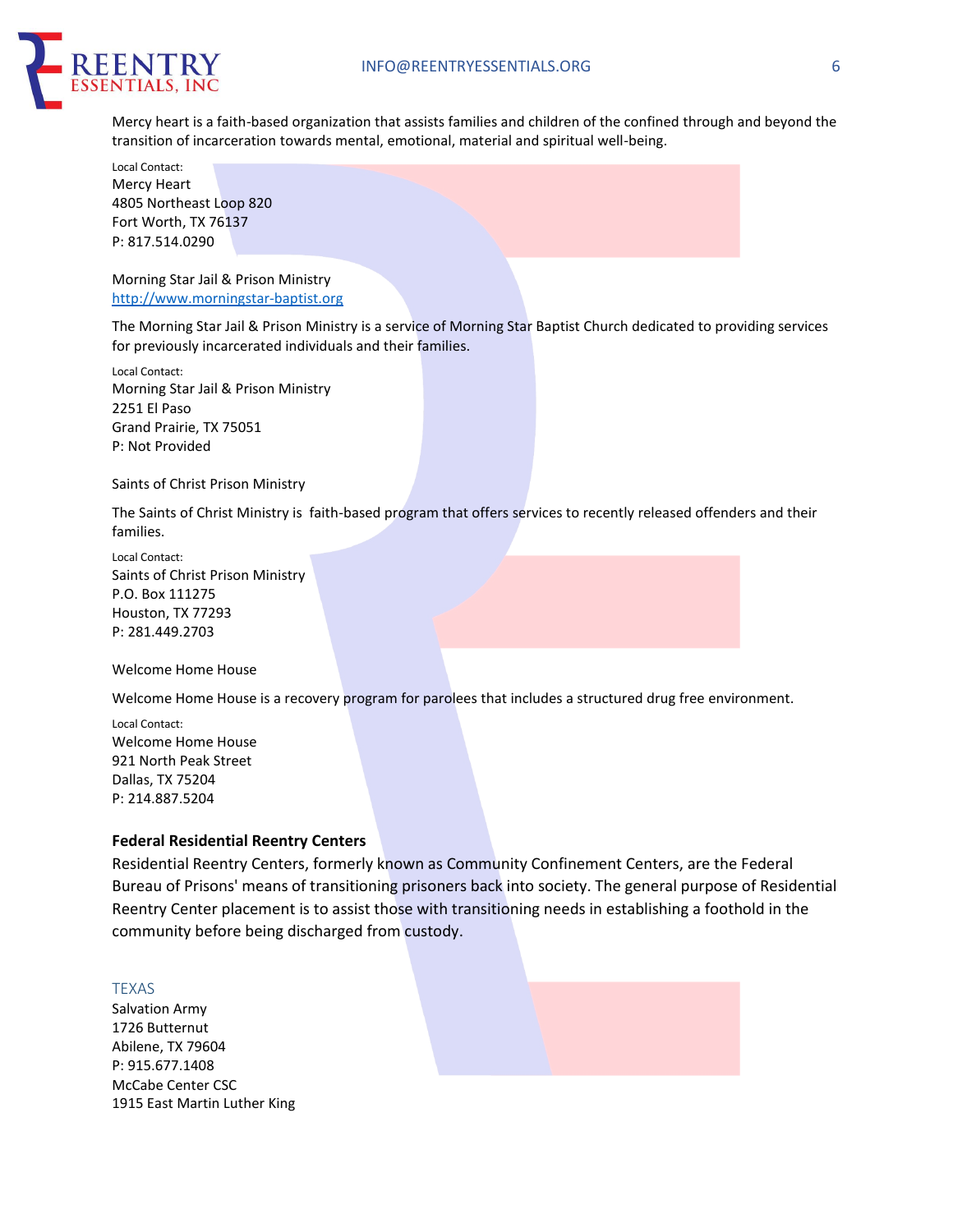

Austin, TX 78702 P: 512.322.0925

Bannum Inc., Beaumont, Texas 1310 Pennsylvania Beaumont, TX 77701 P: 409.835.7575

Reality House 405 East Washington Brownsville, TX 78520 P: 956.541.2771

Bannum, Inc. 2801 South Port Corpus Christi, TX 78405 P: 361.879.0047

Correctional Systems, Inc. 402 West Chapin Street Edinburg, TX 78539 P: 956.383.0663

Dismas Charities, CSC 7011 Alameda Avenue El Paso, TX 79915 P: 915.781.1122

Volunteers of America 2710 Avenue "J" Fort Worth, TX 76105 P: 817.429.1087

Volunteers of America 2710 Avenue "J" Fort Worth, TX 76105 P: 817.429.1087

Liedel Sanction Center 1819 Commerce Street Houston, TX 77002 P: 713.224.0984

Volunteers of America 800 West Wintergreen Road Hutchins, TX 75141 P: 972.225.5472

Bannum Place 2920 East Saunders Laredo, TX 78041 P: 956.712.8783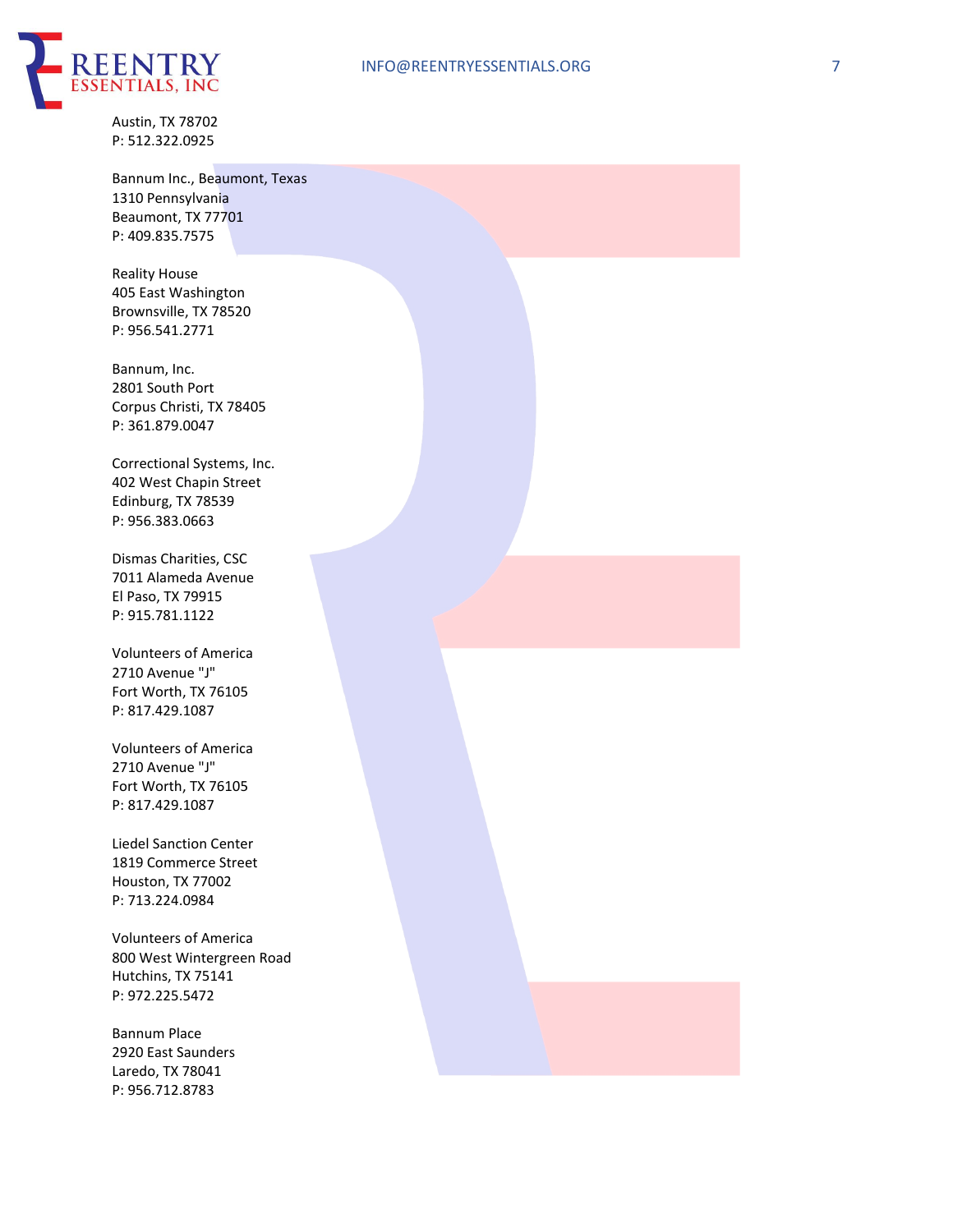

Bannum, Inc. 2920 East Saunders Laredo, TX 78041 P: 956.712.8783

CCC Dismas Charities 709 EAST 49th Street Lubbock, TX 79404 P: 806.747.5055

Dismas Charities CSC 24 Industrial Loop Midland, TX 79701 P: 915.686.9188

Crosspoint CSC 420 Baltimore Street San Antonio, TX 78215 P: 210.225.0864

County Rehabilitation Center 313 Ferrell Place Tyler, TX 75702 P: 903.593.3131

Salvation Army CSC 500 Fourth Street Waco, TX 76703 P: 254.756.7271

## **PERSONAL IDENTIFICATION & DOCUMENT RESOURCES**

Proper identification is an important part of any currently or previously incarcerated individual's community reintegration plan. Identification is required to open a bank account, take a driver's test, or get a job. For information about how to obtain proper identification, contact the following agencies.

#### **Birth Certificate**

A birth certificate provides proof of when and where you were born. A certified copy of your birth certificate can be useful when proving identify in certain situations, such as applying for a driver's license, identification card, social security card, health benefits, U.S. passport, or general assistance programs.

Application forms, fee schedules and specific eligibility requirements may be obtained by contacting the Office of Vital Records and Statistics in the state where the event occurred or by visiting http://www.cdc.gov/nchs/w2w/.

State Contact: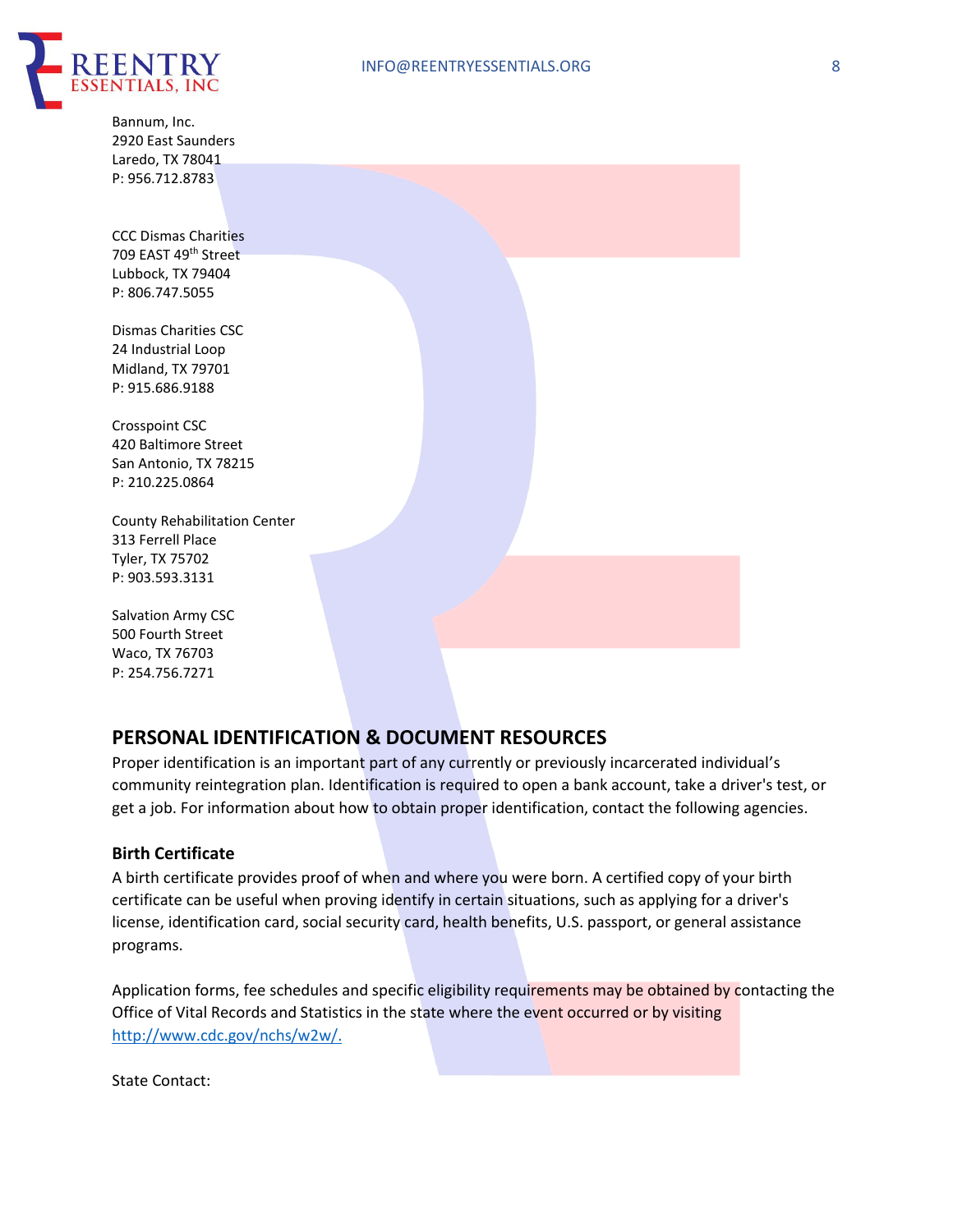

**TEXAS** Department of State Health Services Texas Vital Records P.O. Box 12040 Austin, TX 78711 P: 512.776.7111 I: http://www.cdc.gov/nchs/w2w/texas.htm

### **Driver's License or Identification Card**

To apply for a current driver's license in your state of residence, and identification card, or an instruction permit, you may present a copy of an expired driver's license, instruction permit, or state identification card.

If you do not have one of the documents listed above, you must usually present one primary and one secondary document from your states approved document list. The primary document must contain you full legal name (first, middle, and last) and the month, day, and year of birth regardless of the state applying to. Each state has its own rules and regulations which can be learned by contacting them directly at the address below.

State Contact:

#### TEXAS

Texas Department of Public Safety Driver License Division P.O. Box 4087 Austin, TX 78773 P: 512.424.2600 I: http://www.dps.texas.gov

### **Social Security Card**

Social Security is part of almost everyone's life, no matter what your age or social standing. If you have never applied for a social security card and are over the age of 12, you are required to apply in person and provide at least two documents to prove age, identity, and U.S. citizenship or current lawful workauthorized immigration status. To apply for a replacement card, you are required to provide one document to prove your identity. You may request an application form and local office information from the address below.

National Contact: U.S. Social Security Administration Office of Public Inquiry 6401 Security Boulevard Baltimore, MD 21235 P: 800.772.1213 I: http://www.socialsecurity.gov



U.S. Social Security Administration, Application for a Social Security Card - Form SS-5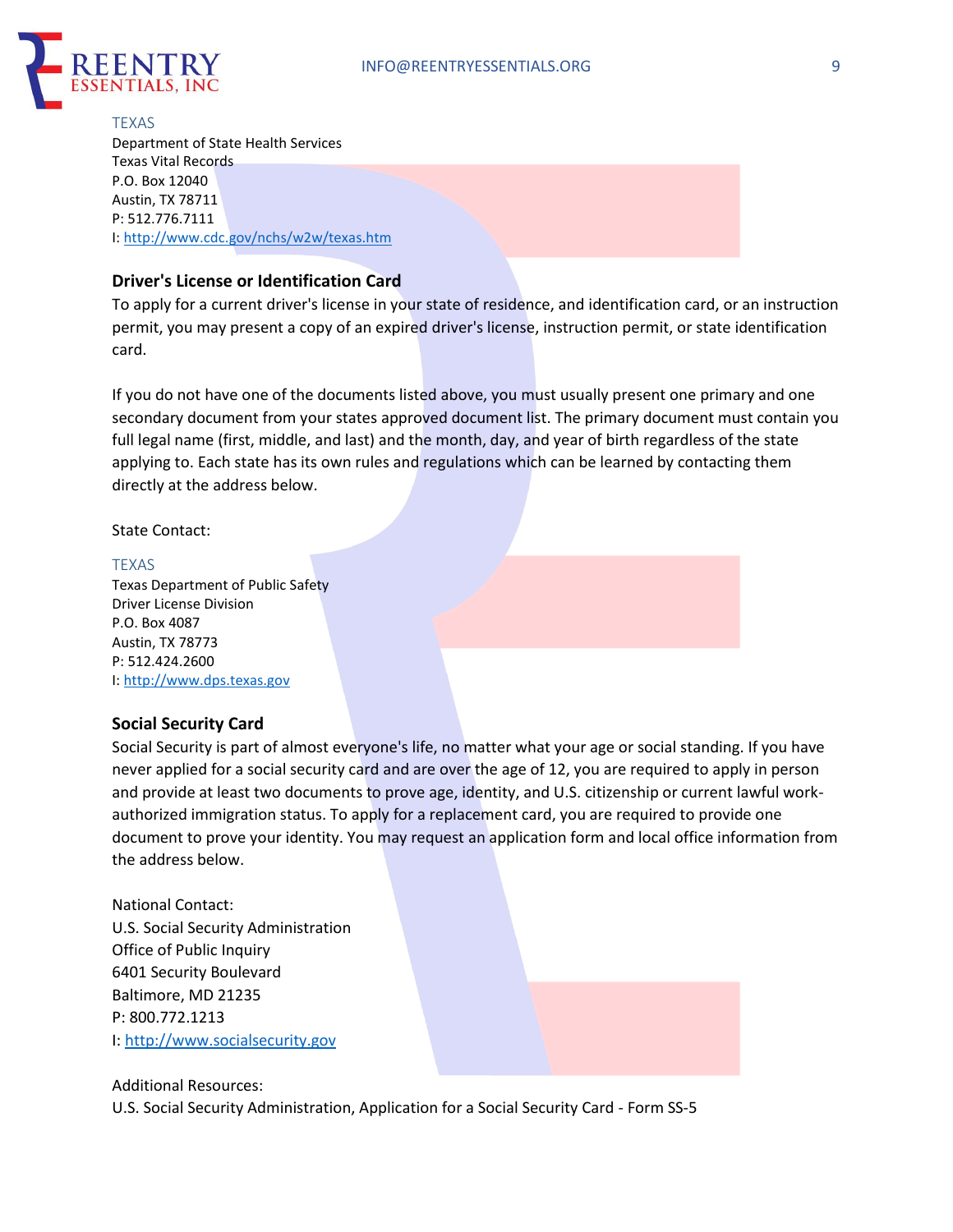

http://www.socialsecurity.gov/online/ss-5.pdf

### **U.S. Passport (Book and Card)**

A valid U.S. passport is required to enter and leave most foreign countries. The Passport Services Office provides information and services to American citizens about how to obtain, replace, or change a passport. One's ability to apply for and obtain a U.S. passport is not automatically restricted as a result of a criminal conviction. However, as a condition of probation or supervised release, your ability to travel may be restricted. (Note: Individuals who owe more than \$2,500.00 in child support arrears may be restricted from receiving a U.S. passport.)

For additional information about how to obtain a new or replacement U.S. passport (book or card), visit www.travel.state.gov/passport or call the National Passport Information Center at 877.487.2778 and speak with a trained specialist.

National Contact: National Passport Processing Center P.O. Box 90155 Philadelphia, PA 19190 P: 877.487.2778

Additional Resources: U.S. Department of State, U.S. Passport Application - Form DS-11 http://www.state.gov/documents/organization/212239.pdf

# **EMPLOYMENT & CAREER DEVELOPMENT RESOURCES**

Today's job market is vast and forgiving. Individuals with criminal histories should be honest, realistic and focused when it comes to finding and securing employment. There are many employment related resources and tools available to those who wish to succeed. The following resources were selected as an introduction to the programs and services available to assist job seekers with obtaining gainful employment regardless of their background.

### **State Department of Labor Office**

The State Department of Labor provides direct oversight of employment, training and career exploration delivery systems for individuals entering and reentering the workforce with a specific jurisdiction.

State Contact:

TEXAS Texas Workforce Commission 101 East 15<sup>th</sup> Street Austin, TX 78778 P: 512.463.2829 I: http://www.twc.state.tx.us

**State and Regional Offices of Apprenticeship**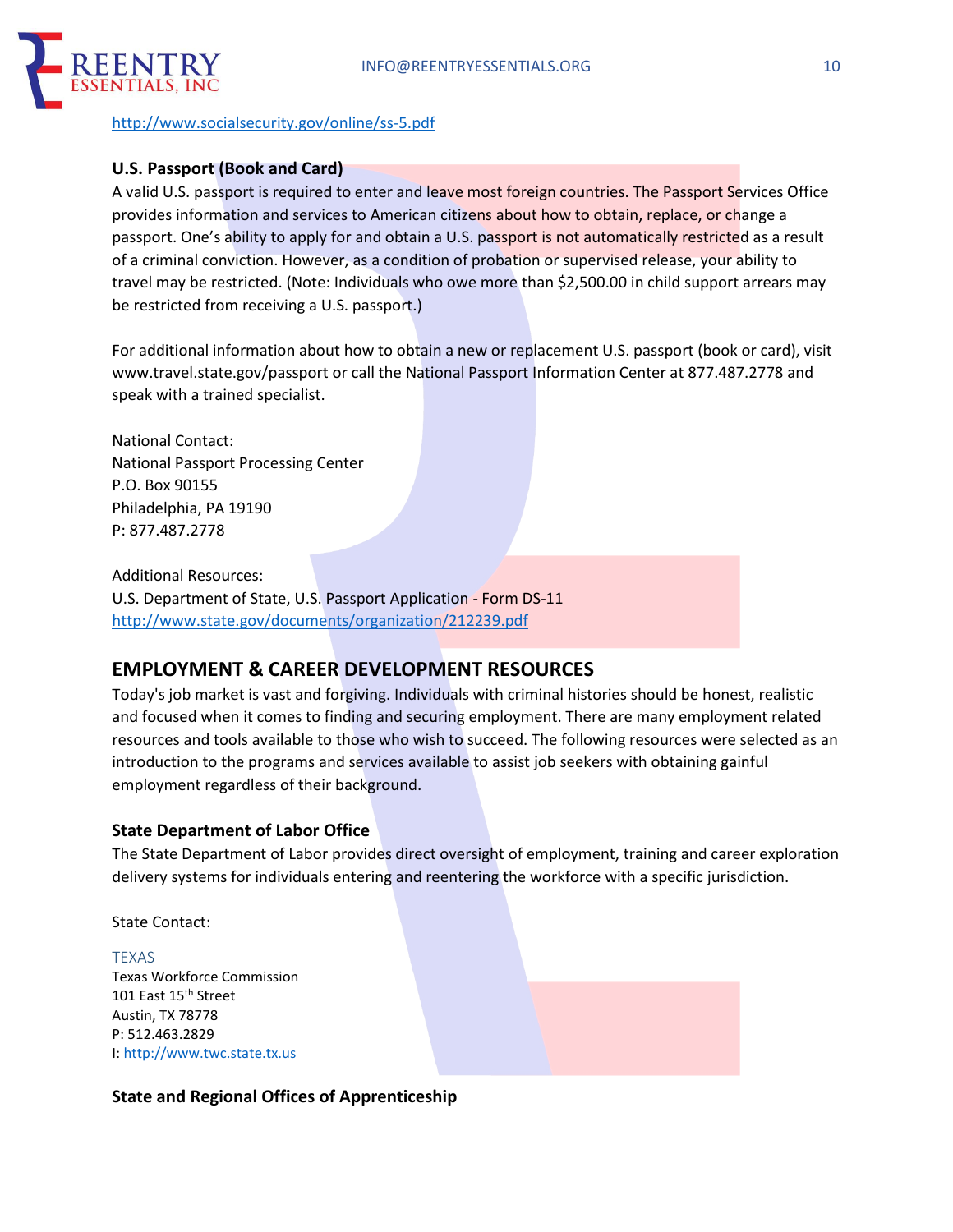

The U.S. Department of Labors' Office of Apprenticeship and Training provides oversight of state apprenticeship and training programs. Apprenticeship programs are a combination of on-the-job training and related instruction n which workers learn the practical and theoretical aspects of a highly skilled occupation.

State Contact:

#### TEXAS

U.S. Department of Labor Employment and Training Administration Office of Apprenticeship 300 East 8th Street, Suite 914 Austin, TX 79701 P: 512.916.5435 E: goodson.dennis@dol.gov

### **American Job Center Website & Locations**

American Job Centers provide a full range of assistance to job seekers in one convenient location. The following website is coordinated and administered by your state with guidance and funding provided by the U.S. department of Labor under the Workforce Innovation and Opportunity Act.

### TEXAS

http://www.twc.state.tx.us/twc.html

[Insert .PDF Document Here]

### **State Labor Market Information Office**

The State Department of Labors' Labor Market Information Office provides a wide range of labor market information from regional wages for specific occupations to statistics on employment within a specific geographic area.

State Contact:

#### TEXAS

Texas Workforce Commission Labor Market Information 9001 North IH-35, Suite 103A Austin, TX 75753 P: 512.491.4800 I: http://www.tracer2.com

### **State and Specialized Job Bank Websites**

Job Banks provide internet access to a wide range of job-opportunities within a specific geographic area or occupational cluster.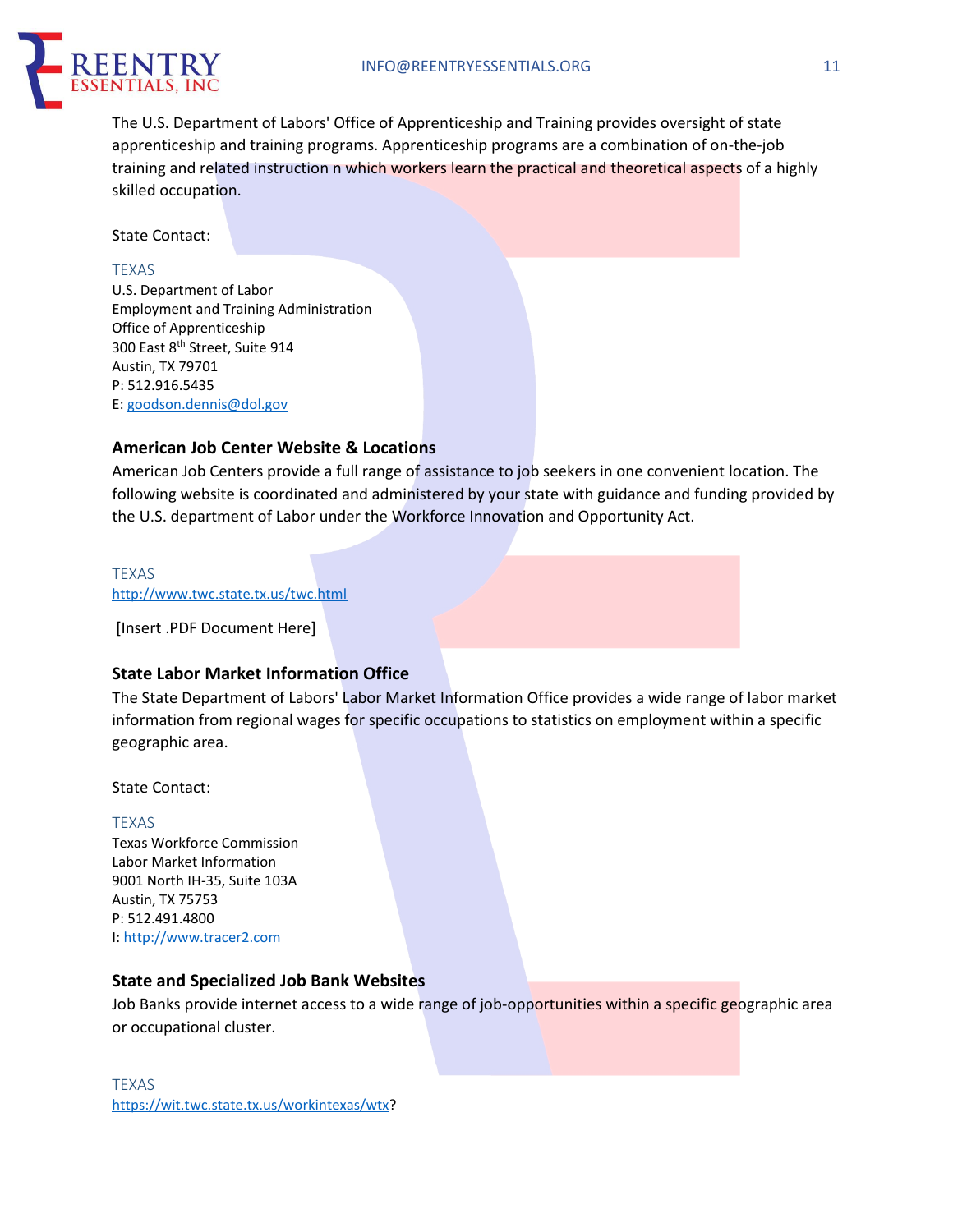

### **State Federal Bonding Program Coordinator**

The Federal Bonding Program provides fidelity bonding insurance coverage of between \$5,000 and \$25,000 to individuals with criminal histories and other high-risk job applicants to protect employers from loss or theft due to employee dishonesty.

State Contact:

#### TEXAS

Texas Workforce Commission Bonding Services Coordinator 101 East 15<sup>th</sup> Street, Room 440-AT Austin, TX 78778 P: 512.463.9647 E: fidelity.bonding@twc.state.tx.us

#### Additional Resources:

U.S. Department of Labor, Federal Bonding Program: Answers to Questions about Fidelity Bonding http://www.bonds4jobs.com/assets/brochure.pdf

### **UNICOR Bonding Program**

Initiated in February 2006, the UNICOR Bonding Program provides a \$5,000 fidelity bond for employed ex-federal prisoners who worked in federal prison Industries (UNICOR) for at least six months during their incarceration. For additional information, contact the national UNICOR bonding specialist directly.

National Contact: Federal Bureau of Prisons Federal Prison Industries (UNICOR) 320 First Street, NW Washington, DC 20534 P: 202.305.3972

Additional Resources:

U.S. Department of Justice, Federal Bureau of Prisons, UNICOR's Federal Bonding Program Toolkit http://www.bop.gov/resources/pdfs/toolkit.pdf

### **State Work Opportunity Tax Credit Coordinator**

The Work Opportunity Tax Credit is a tax credit to reduce the federal tax liability of private sector employers. It is intended to be used as an incentive for employers to hire individuals with criminal histories and other target groups.

State Contact:

TEXAS Texas Workforce Commission Work Opportunity Tax Credit Coordinator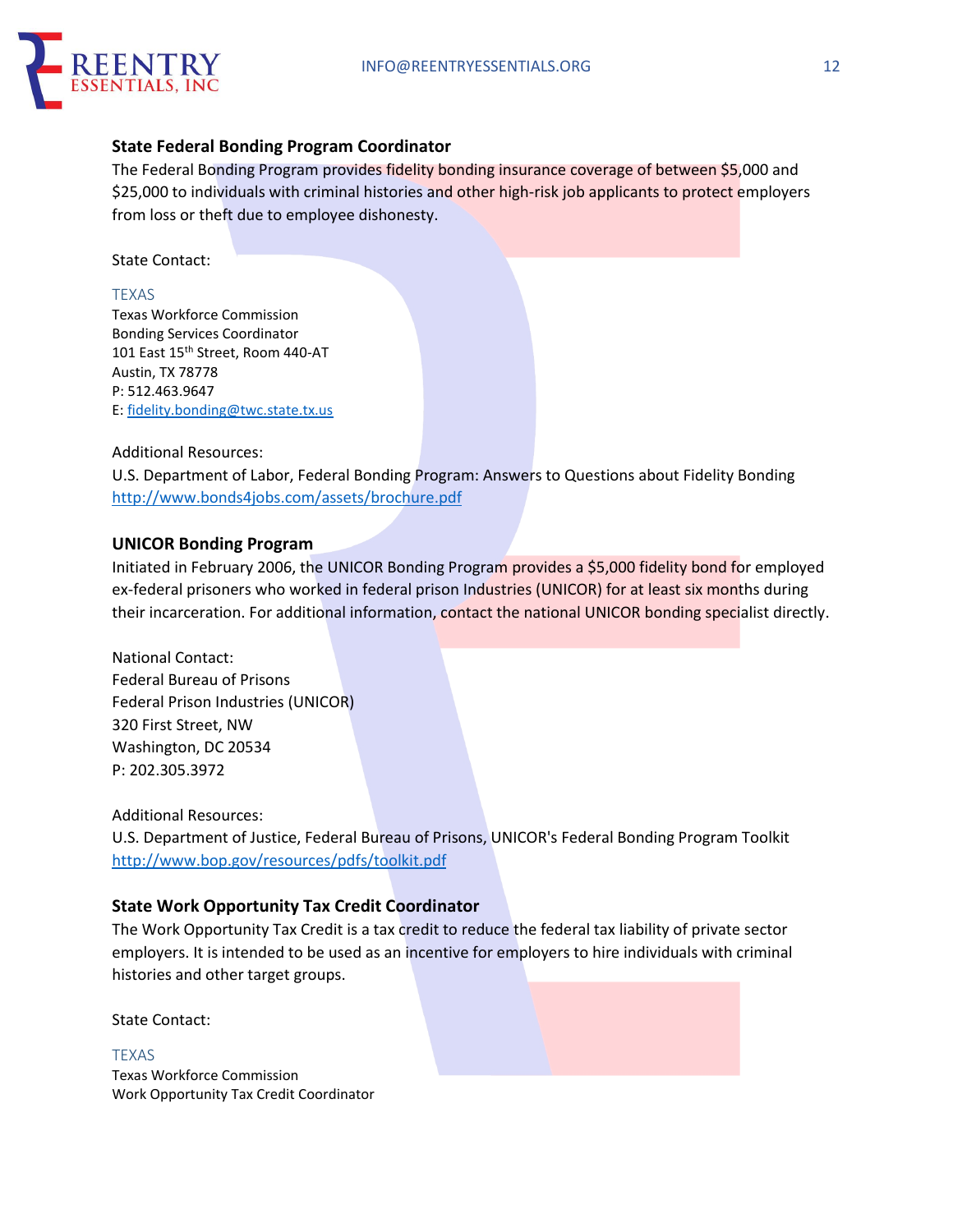

101 East 15<sup>th</sup> Street, Room 202-T Austin, TX 78778 P: 512.305.9602 E: norma.martinez@twc.state.x.us

#### **Minimum Wage Laws**

Minimum wage laws in the United States are complicated and have many exceptions and variations. There are both federal and state minimum wage laws, yet each state sets its own minimum wage level, which may be higher or lower than the federal minimum wage. In general, where federal and state laws have different wage rates, the higher standard applies. State minimum wage date is available online at, http://www.dol.gov/whd/minwage/america.htm.

State Minimum Wage Rate: \$9.00 (Effective January 2016) National Minimum Wage Rate: \$7.25 (Effective July 2009)

National Contact: U.S. Department of Labor Wage and Hour Division 200 Constitution Avenue, NW Washington, DC 20210 P: 866.487.9243 I: http://www.dol.gov/esa/whd/flsa/

# **ADVOCACY & LEGAL RESOURCES**

This section provides information and resources for anyone interested in gaining a better understanding of their criminal history and how it may impact their lives life beyond incarceration.

### **Criminal Record Repositories**

Federal and state law enforcement agencies maintain criminal record repositories of criminal arrests, arraignments and convictions within their specific jurisdictions. Criminal record repositories should be contacted to ensure the accuracy of the information contained within a record and to identify who is legally entitled to access such records.

National Contact: National Crime Information Center 1000 Custer Hollow Road Clarksburg, WV 26306 P: 304.625.2000 I: http://www.fbi.gov/about-us/cjis/background-checks

State Contact:

TEXAS Texas Department of Public Safety Access and Dissemination Bureau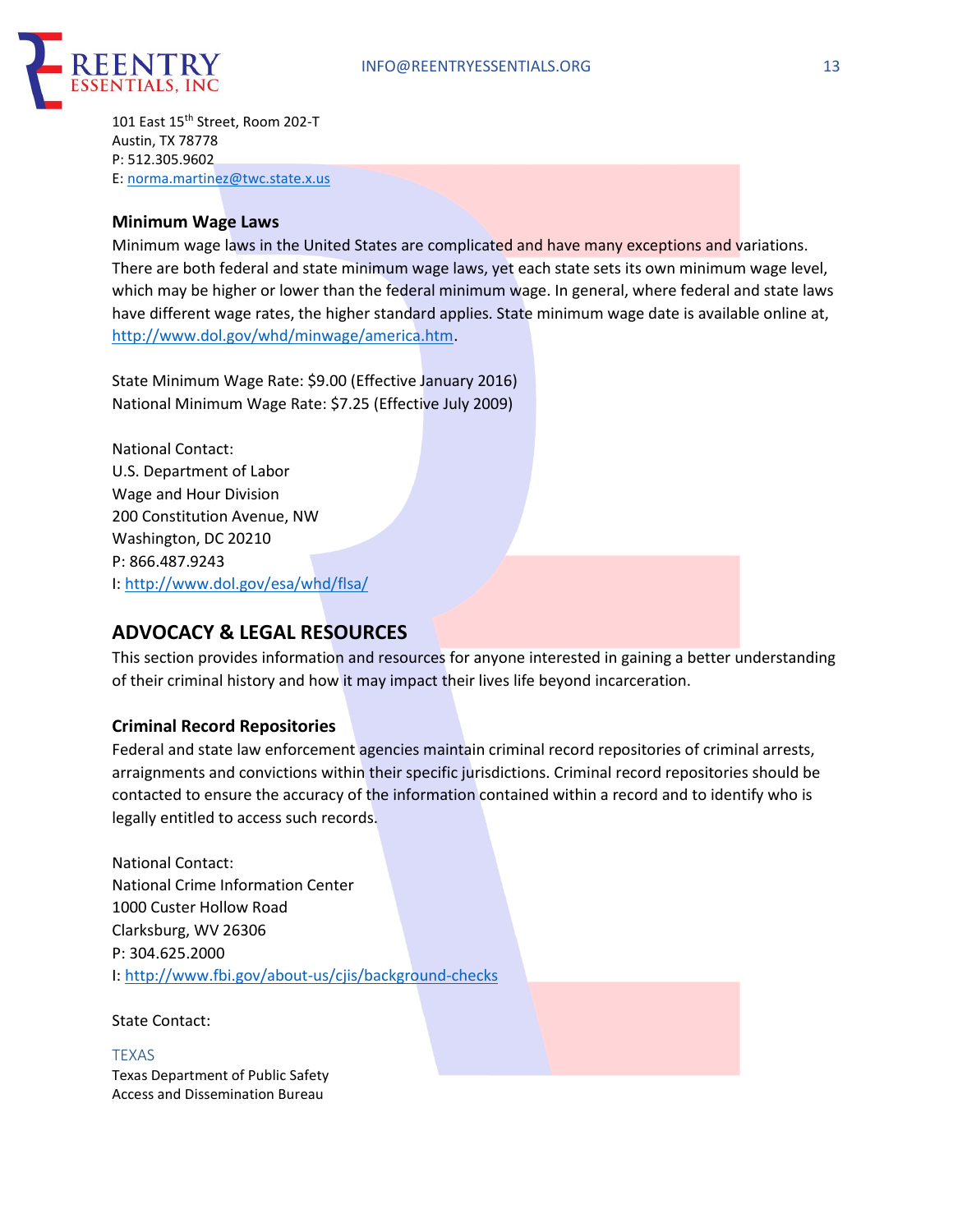

Crime Records Service P.O. Box 15999 Austin, TX 78761 P: 512.424.2474 I: https://records.txdps.state.tx.us

### **Legal Assistance & Information**

If you need an attorney to advise or represent you, ask friends or family for recommendations. You can also contact the Lawyer Referral Service of your state bar association. Websites such as http://www.abalawinfo.org and http://www.nolo.com can help with answers to general legal questions. If you cannot afford a lawyer, you may qualify for free legal help from a Legal Aid or Legal Services Corporation office. These offices generally offer legal assistance for such things as landlord-tenant relations, family matters, Social Security, welfare, and workers' compensation. If the Legal Aid office in your area does not handle your type of case, it may refer you to other local, state, or national organizations for assistance.

National Contact: National Legal Aid and Defender Association 1140 Connecticut Avenue, NW, Suite 900 Washington, DC 20036 P: 202.452.0620 I: http://www.nlada.org

National Contact: Legal Services Corporation 333 K Street, NW, 3rd Floor Washington, DC 20007 P: 202.295.1500 I: http://www.lsc.org

#### **Bar Associations**

Bar associations are associations of lawyers. There are bar associations at the state and national level which accredit law schools and provide oversight of legal professionals within a specific geographic area. Bar associations provide the public with information about the law, courts and resources for legal issues. Upon request, many bar associations will provide assistance and referral information to those individuals without access to publically accessibly legal resources.

National Contact: American Bar Association 321 North Clark Street Chicago, IL 60654 P: 312.988.5000 I: http://www.americanbar.com

State Contact: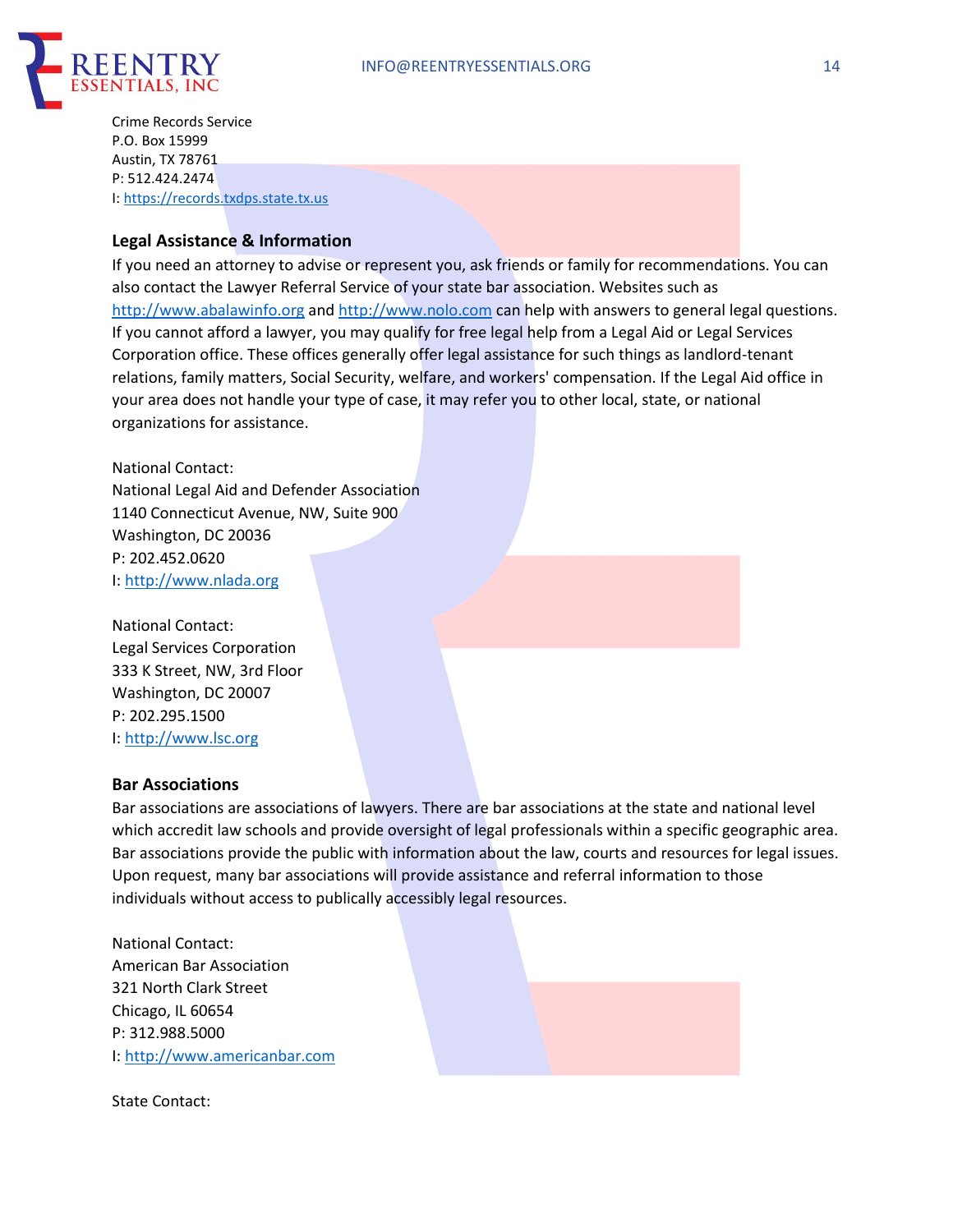

#### **TEXAS**

The State Bar of Texas 1414 Colorado Austin, TX 78701 P: 512.463.1463 I: http://www.texasbar.com

### **Collateral Consequences**

Defined as penalties imposed automatically or authorized but not automatically required to be imposed, collateral consequences are laws and regulations that serve as barriers to employment, housing, and other services that are essential to an individual's stability in the community. The American Bar Association has created a directory of state-specific collateral consequences entitled, National Inventory of the Collateral Consequences of Conviction which can be searched online at, http://www.abacollateralconsequences.org/.

### **Voter Felony Disenfranchisement**

There are millions of Americans prohibited from voting due to laws that disenfranchise individuals convicted of felony offenses. Felony disenfranchisement rates vary by state, as states institute a wide range of disenfranchisement policies. If you are interested in identifying what the official voting policy is within your state, please contact the voting authority listed below.

#### State Contact:

#### TEXAS

Texas Secretary of State Elections Division P.O. Box 12060 Austin, TX 78711 P: 800.252.8683 I: http://www.sos.state.tx.us

### **Sex Offender Registries**

Federal and state sex offender registries maintain and coordinate the registration of individuals convicted of certain sexual offenses within a specific jurisdiction. Registries may also provide registered sex offenders with information regarding their legal obligations under applicable laws and assist with understanding or addressing any issues related to offense classification. Each jurisdiction maintains it's own sex offender registry according to both state and federal law. The Dru Sjodin National Sex Offender Public Website (NSOPR) which is available at, http://www.nsopw.gov, provides the public with access to sex offender data nationwide. For state specific information and assistance, contact the agency listed below.

State Contact:

#### TEXAS Texas Department of Public Safety Sex Offender Registration P.O. Box 4143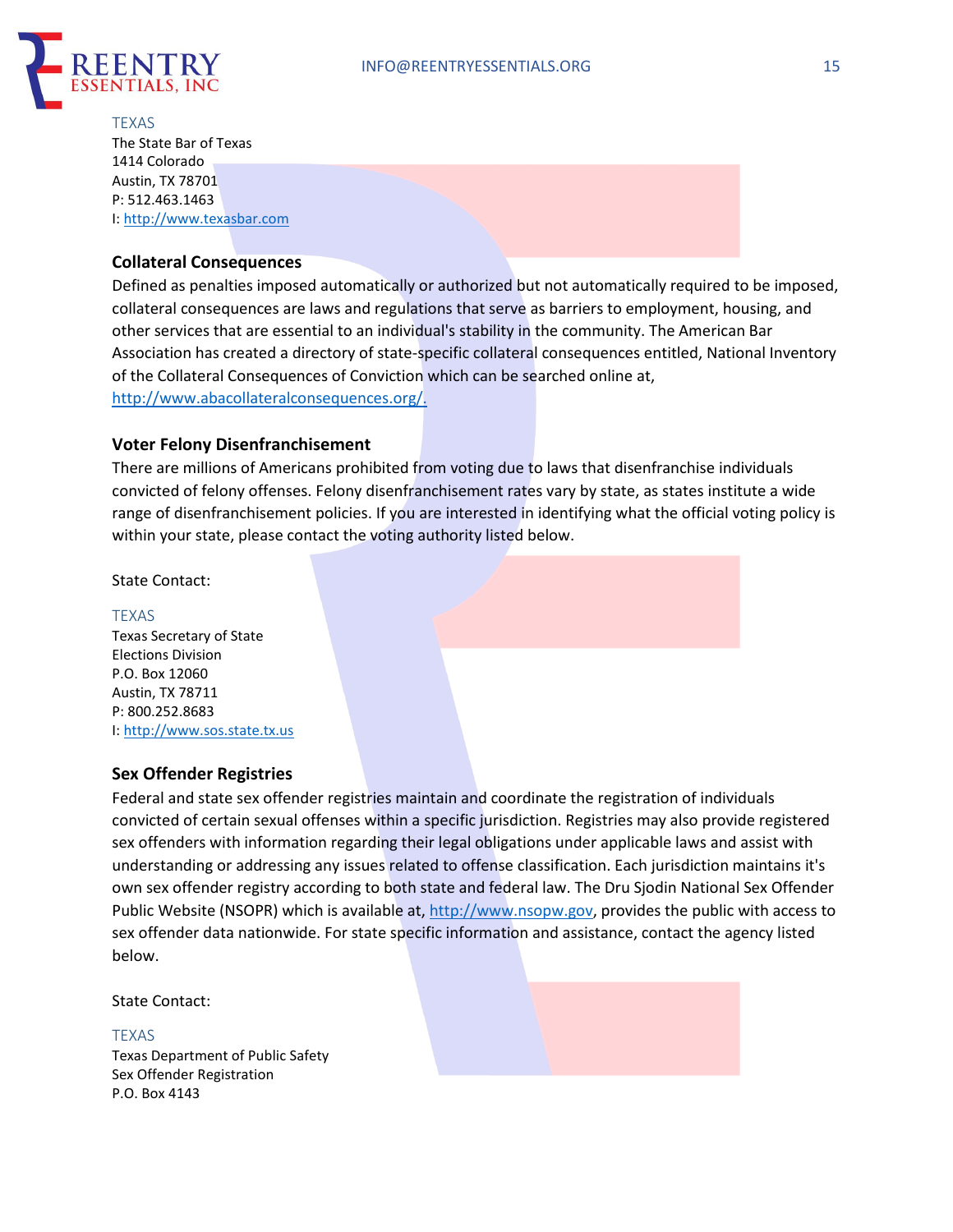

Austin, TX 78765 P: 512.424.2800 I: https://records.txdps.state.tx.us

# **VETERAN RESOURCES & ASSISTANCE**

Veterans play a vital role in ensuring the strength of the United States by dedicating their lives to the safety and security of its citizens. Veterans and their dependents are entitled to a wide range of services and benefits based on their level and duration of service.

### **U.S. Department of Veterans Affairs**

The U.S. Department of Veterans Affairs administers federal benefits for veterans and their families. Some programs include home loans, life insurance, financial assistance, job training, and health resources.

National Contact: U.S. Department of Veterans Affairs 1722 I Street, NW Washington, DC 20421 P: 800.827.1000 I: http://www.va.gov

### Additional Resources:

U.S. Department of Veterans Affairs, Federal Benefits for Veterans, Dependents and Survivors http://publications.usa.gov/USAPubs.php?PubID=1050

### **Health Care for Re-entry Veterans**

The Health Care for re-entry Veterans Program is designed to address the community reentry needs of incarcerated veterans. A critical part of the Health Care for Re-entry veterans Program is providing information to veterans while they are incarcerated so they may plan for reentry themselves. To support this, programs administrators across the United States have developed state-specific resource guides which identify steps that veterans can take prior to their release.

National Contact: U.S. Department of Veterans Affairs Office of Public & Intergovernmental Affairs Homeless Veterans Program 810 Vermont Avenue, NW Washington, DC 20420 P: 202.461.7384 I: http://www.va.gov/homeless/index.asp

Additional Resources: U.S. Department of Veterans Affairs, Health Care for Re-entry Veterans Specialist http://www.va.gov/homeless/reentry.asp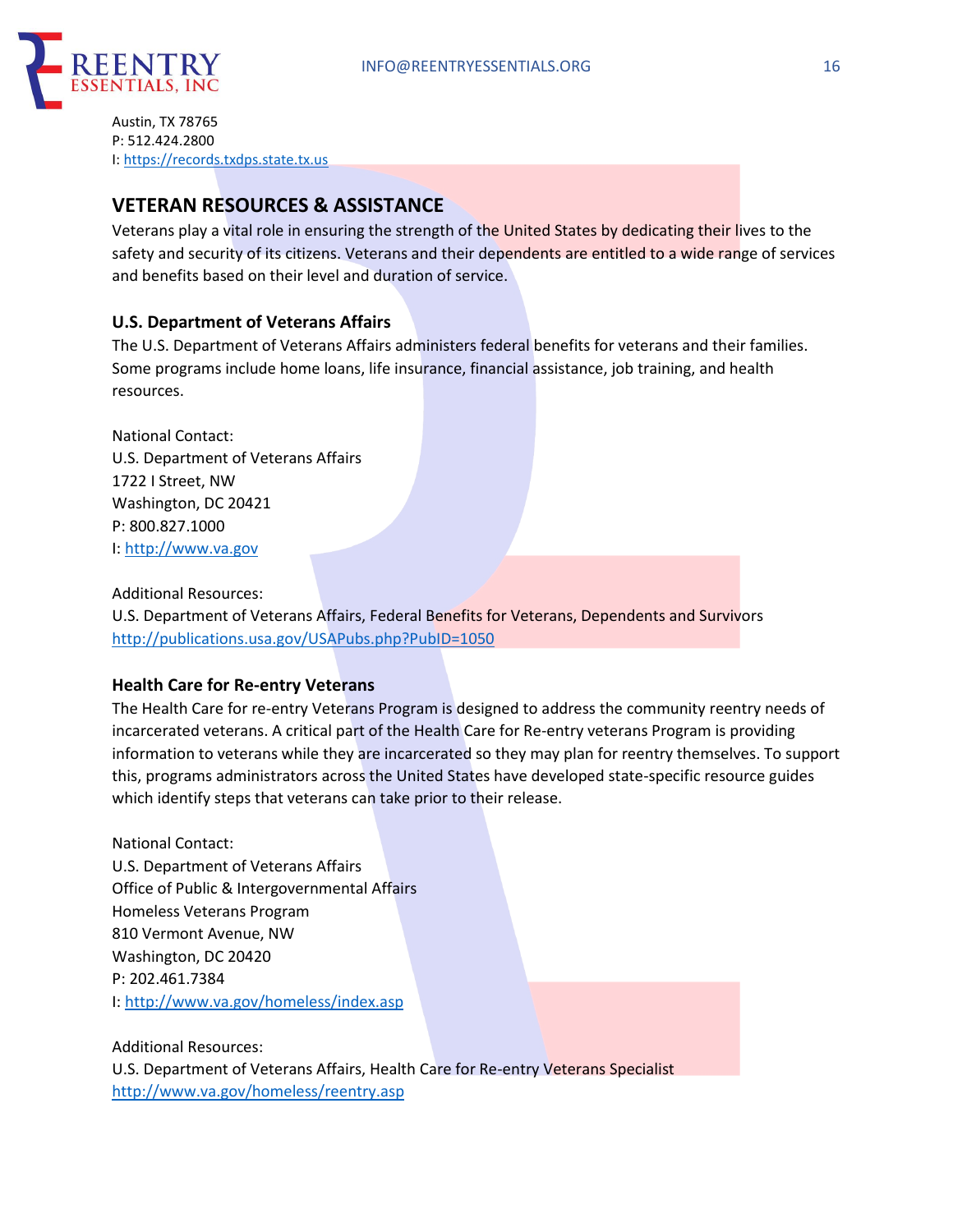

U.S. Department of Veterans Affairs, Health Care for Re-entry Veterans Guides http://www.va.gov/homeless/reentry\_guides.asp

#### **Military Handbooks**

Military Handbooks was launched with one simple goal - to give the Military community the very best information available about pay, benefits, retirement planning, education benefits, career decisions, and much more! And to provide it i a series of straightforward, easy-to-understand handbooks - for free! For more information visit, http://www.militaryhandbooks.com.

### **National Archives and Records Administration**

Service members who have been discharged from military service and certain other interested parties are entitled to request, obtain and review personnel files stored at the National Archives and Records Administration. Records contained at the National Archives and Records Administration are an excellent means of proving military service for government program eligibility and in many instances can be used as identification when proving identity.

National Contact: National Personnel Records Center Military Personnel Records 1 Archives Drive St. Louis, MO 63138 P: 314.801.0800 I: http://www.narca.gov

Additional Resources:

National Personnel Records Center, Request for Military Personnel Records - Standard Form 180 http://www.archives.gov/research/order/standard-form-180.pdf

## **TRANSPORTATION RESOURCES**

Reliable transportation is vital to any successful reintegration plan. Whether it's a personal vehicle that you own, public transportation, or carpooling with friends and colleagues, transportation plays an important role in everyone's life.

### **National Driver Register**

The National Driver Register was created to improve traffic and transportation safety by providing a nationwide database of problem drivers that assists state driver licensing agencies in identifying these individuals and assists employers in making hiring and certification decisions. To request a personal file check, contact the agency below.

National Contact: National Driver Register 1200 New Jersey Avenue, SE Washington, DC 20590 P: 888.327.4236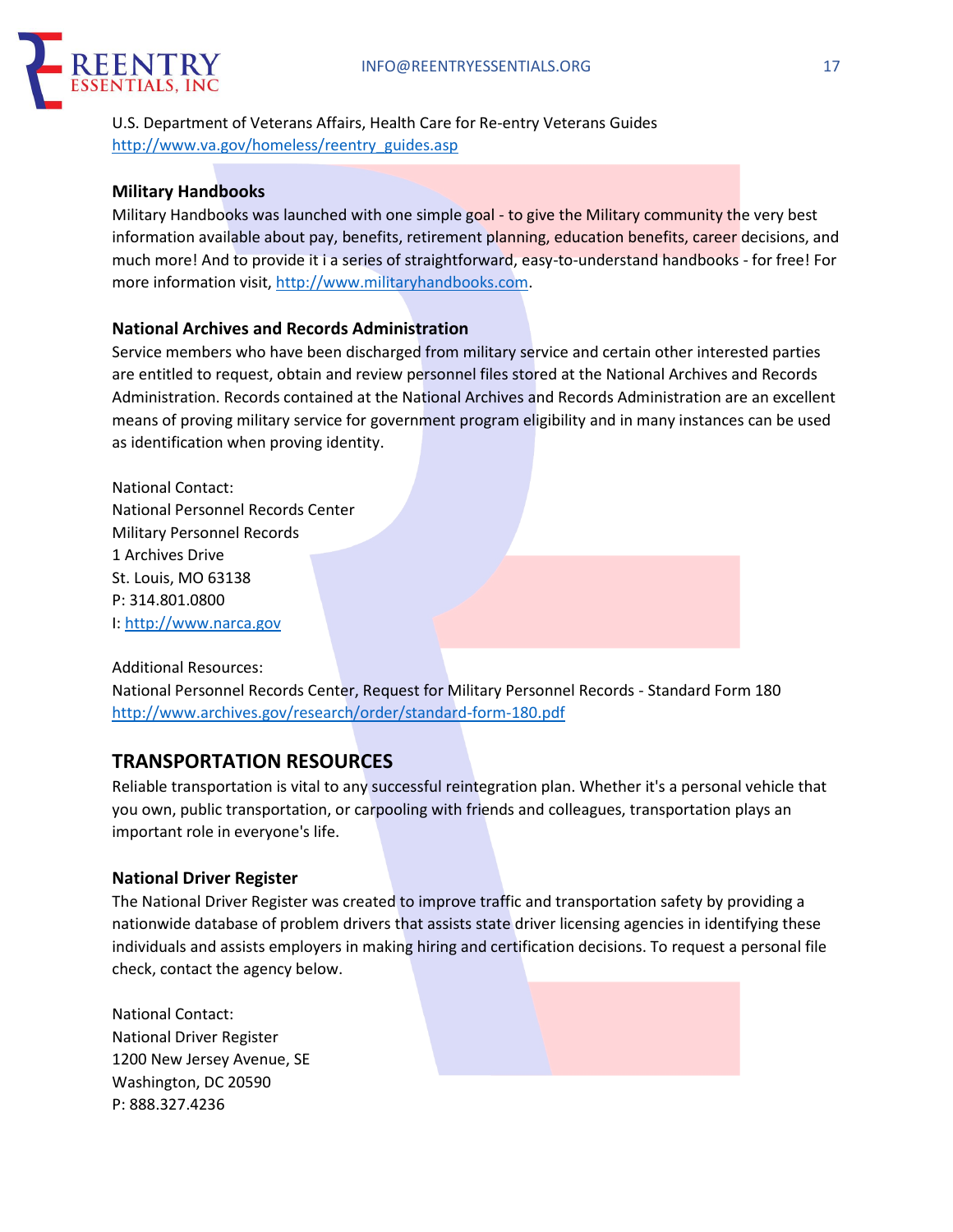

#### I: http://www.nhtsa.gov

#### Additional Resources: National Driver Register, NDR Personal File Check Request Form

TEXAS

http://www.apta.com/resources/links/unitedstates/Pages/TexasTransitLinks.aspx

### **American Public Transportation Association**

The American Public Transportation Association is a membership organization, representing rapid rail, and motor bus systems and manufacturers, suppliers, consulting firms and citizens. To locate public transportation options in your community, visit the "United States Local and State Transit Links" section of their website at, http://www.apta.com/resources/links/Pages/default.aspx.

## **FAMILY & RELATIONSHIP RESOURCES**

The resources listed within this section were chosen for their ability to provide individuals with the tools and resources necessary to build healthy and productive relationships. Time spent separated from family and friends should be utilized to strengthen and enhance the relationship whenever possible.

### **Office of Child Support Enforcement**

The Child Support Enforcement Program is a federal, state, and local efforts to locate parents, their employers and/or their assets; establish paternity if necessary; and establish and enforce child support orders. The Office of Child Support Enforcement has created a series of resources on how to modify a child support order in each jurisdiction. For specific information, please contact the office below for assistance.

National Contact: Administration for Children and Families Office of Child Support Enforcement 370 L'Enfant Promenade, SW Washington, DC 20447 P: 202.401.9373 I: https://www.acf.hhs.gov/programs/css/resource/reentry

State Contact:

TEXAS Texas Office of the Attorney General Child Support Division P.O. Box 12017 Austin, TX 78711 P: 800.252.8014

Additional Resources: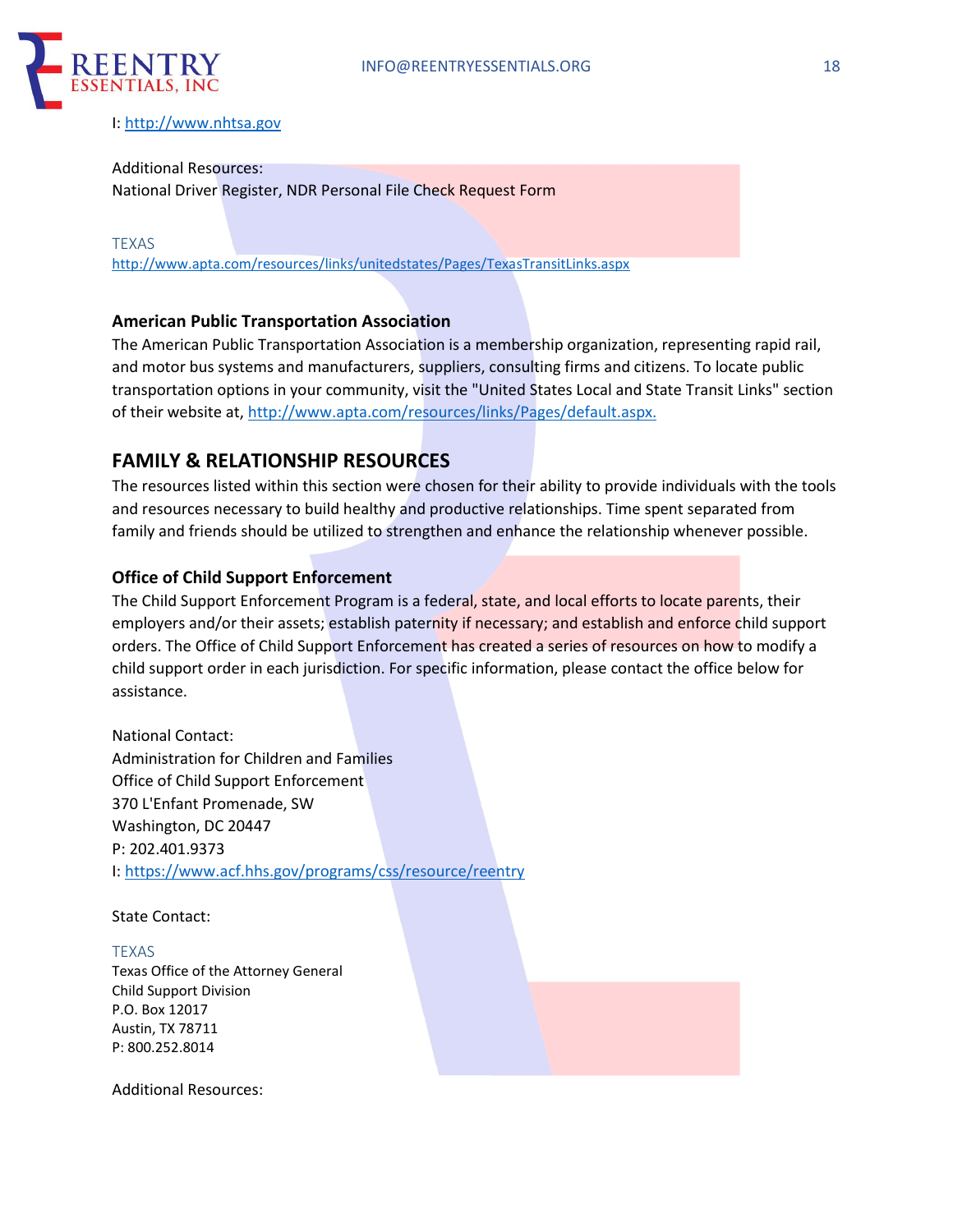

Office of Child Support Enforcement, Child Support Enforcement Handbook https://www.acf.hhs.gov/sites/default/files/programs/css/child\_support\_handbook\_with\_toc.pdf Office of Child Support Enforcement, Guide to Changing a Child Support Order https://www.acf.hhs.gov/sites/default/files/programs/css/changing\_a\_child\_support\_order.pdf

### **The National Resource Center on Children and Families of the Incarcerated**

The mission of the National Resource Center on Children and Families of the Incarcerated at Rutgers University is to raise awareness about the needs and concerns of children of the incarcerated and their families. If you would like information about programs and services available in your area, please visit the Directory of Programs Serving Children and Families of the Incarcerated available at, http://www/nrccfi.cambden.rutgers.edu/.

# **EDUCATIONAL PROGRAMS & RESOURCES**

The pursuit of an academic course of study such as a high school diploma, General Educational Development diploma or post-secondary degree are important tools in the process of successfully reentering society and today's workforce.

### **Academic Programs**

Community colleges, four-year colleges, and universities provide individuals with the opportunity to pursue an academic course of study. Most academic programs don't prepare for a specific job or profession. Instead, they are designed to provide a variety of skills to assist with succeeding in whichever career is chosen after graduation.

Community Colleges: To locate a community college in your area visit the American Association of Community Colleges' website at http://www.aacc.nche.edu and select the heading entitled "Find Your Community College."

Four-Year Colleges & Universities: To locate a four-year college or university in your community, visit, http://www.collegeboard.com and select the heading entitled "College Boards Free College Search Tool."

Advanced Degrees: The Princeton Review provides information on graduate programs across the United States through their website at, http://www.princetonreview.com.

Additional Resources:

U.S. Department of Education, Taking Charge of Your Future: Get the Education and Training You Need http://www.edpubs.gov/document/ed005354p.pdf?ck=450

### **High School Equivalency Program**

The General Educational Development (GED) testing program was developed to give U.S. and Canadian citizens who have not graduated from high school the opportunity to demonstrate the level of achievement normally acquired through the completion of a traditional high school course of study. For additional information about the GED, call 800.626.9433 to find the nearest GED Testing Center or to locate your jurisdiction's GED Testing administrator, visit, http://ww.gedtestingservice.com/testers/ged-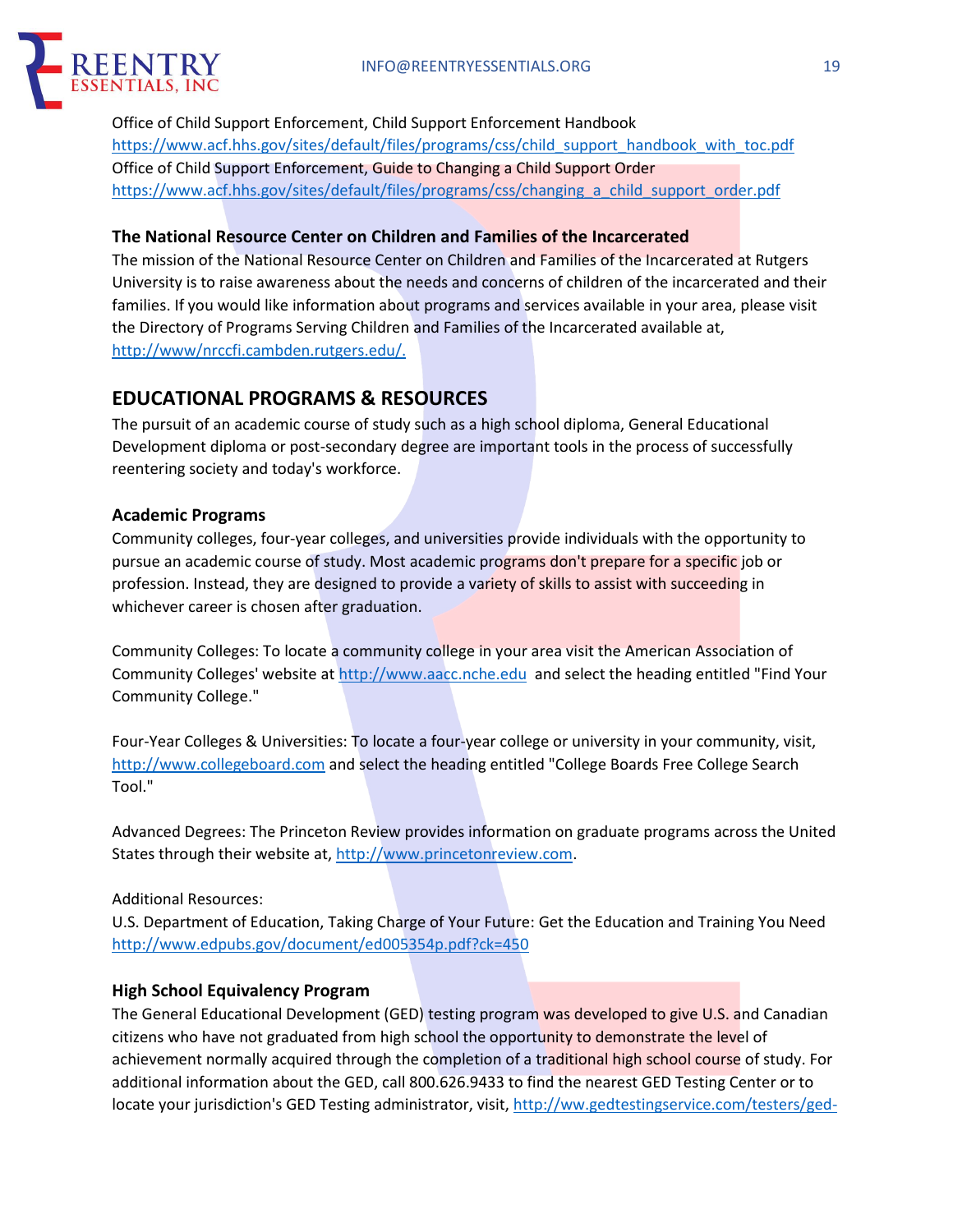

testing-administrator. Additionally, you may contact the address below for questions regarding your specific circumstances (e.g. transcript requests, duplicate certificates, etc.).

State Contact:

#### TEXAS

Texas Department of Education GED Testing Program 1701 North Congress Avenue, CC350 Austin, TX 78701 P: Not Provided

### **Vocational Rehabilitation**

Vocational Rehabilitation, a state-supported division of services, assists individuals with disabilities who are pursuing meaningful careers. Vocational rehabilitation assists those individuals to secure gainful employment commensurate with their abilities and capabilities through local job searches and awareness of self-employment and telecommuting opportunities. In addition to Vocational rehabilitation, some states have separate agencies service individuals who are blind and visually impaired.

National Contact: U.S. Department of Education Rehabilitation Services Administration 400 Maryland Avenue, SW Washington, DC 20202 P: 202.245.7468 I: http://www.jan.wva.edu/sbses/vocrehab.htm

#### State Contact:

#### TEXAS

Texas Department of Assistive and Rehabilitative Services 4900 North Lamar Boulevard Austin, TX 78751 P: 800.628.5115 I: http://www.dars.state.tx.us

### **Federal & State Student Financial Assistance**

Federal student aid comes from the federal government - specifically, the U.S. Department of Education. Federal student aid is financial assistance for eligible students to pay for education expenses at an approved postsecondary school (e.g. college, vocational school, and graduate school). In addition to federal student aid, many state and local governments have student financial assistance options (e.g. scholarships, loans, and grants) that may be applied to reduce the overall financial burden to students within a specific community or geographic area. Contact the addresses below for more information.

National Contact: Federal Student Aid Information Center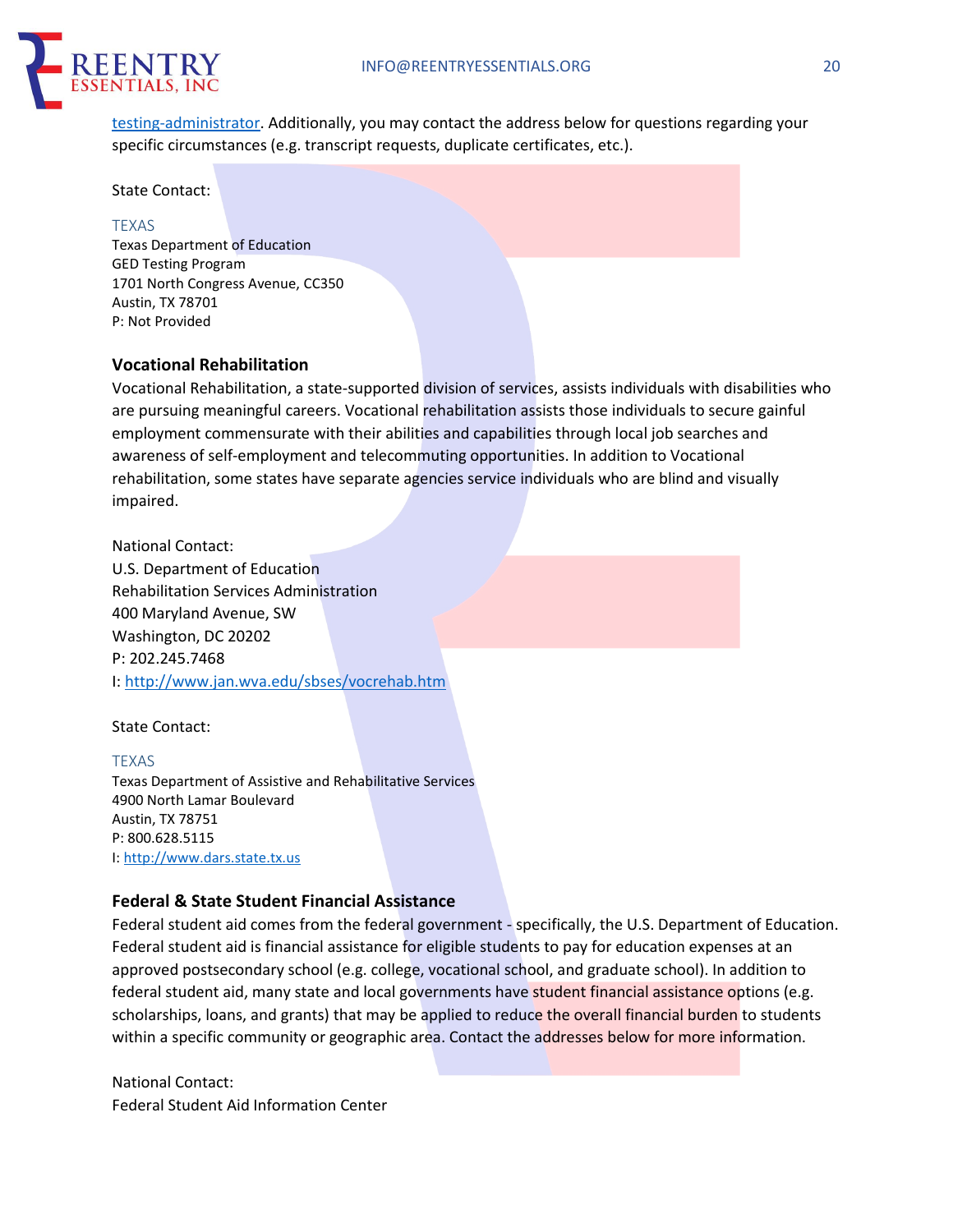

P.O. Box 84 Washington, DC 20044 P: 800.433.3243 I: http://www.studentaid.ed.gov

State Contact:

TEXAS Texas Higher Education Coordinating Board 1200 East Anderson Lane Austin, TX 78711 P: 512.427.6101 I: http://www.thecb.state.tx.us

#### Additional Resources:

U.S. Department of Education, Federal Student Aid for Incarcerated Individuals http://www.studentaid.ed.gov/students/attachments/siteresources/IncarcFAQ.pdf U.S. Department of Education, Funding Your Education: The Guide to Federal Student Aid http://www.publications.usa.gov/USAPubs.php?PubID=2274

# **GENERAL ASSISTANCE PROGRAMS**

Federal and state assistance programs are generally designed to assist people who need a job, housing, public assistance, and other services. Each program has different standards for participation with low income being the most common requirement. There are no government assistance programs exclusively for ex-offenders.

### **Benefits.gov**

Benefits.gov was launched in an effort to provide citizens with easy, online access to government benefit and assistance programs. Accessible at http://www.benefits.gov, the site's core function is the eligibility prescreening questionnaire or "Benefit Finder." Answers to the questionnaire are used to evaluate a visitor's situation and compare it with the eligibility criteria for more than 1,000 federallyfunded benefit and assistance programs. Benefits.gov is unable to respond to specific scenarios or provide personalized advice. For additional government information, individuals are encouraged to call USA.gov's National Contact Center at 800.333.4636, Monday through Friday, 8:00 am to 8:00 pm (EST), to speak with an information specialist, or visit them online at http://www.usa.gov.

### **Catalog of Federal Domestic Assistance**

The Catalog of Federal Domestic Assistance is a government-wide compendium of federal programs, projects, services, and activities that provide assistance or benefits to the American public. It contains financial and non-financial programs administered by departments and agencies of the federal government. As a basic reference of federal programs, the primary purpose of the catalog of Federal Domestic Assistance is to assist users identifying programs that meet specific objectives of the applicant, and to obtain general information on federal assistance programs. The Catalog of Federal Domestic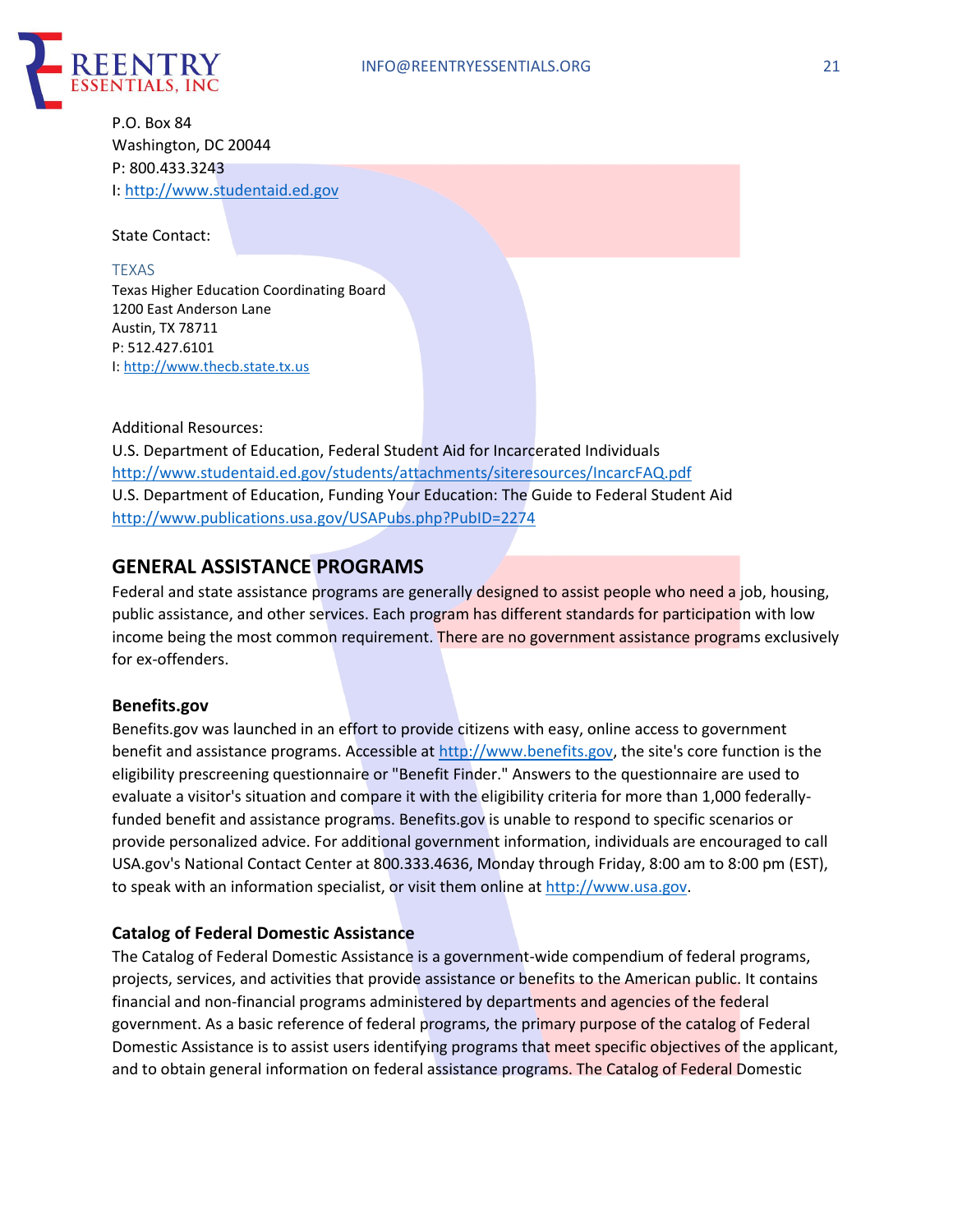

Assistance may be searched online at, http://www.cfda.gov or downloaded at, http://www.cfda.gov/downloads/CFDA\_2015.pdf.

### **Temporary Assistance for Needy Families (TANF)**

Administered and coordinated at the federal level by the U.S. department of Health and Human Services, Temporary Assistance for Needy Families is a federal assistance program that provides financial assistance and services to low-income individuals and families with children under the age of 18 who meet specific program eligibility requirements. Individuals who believe they may be eligible for services through Temporary Assistance for Needy Families are encouraged to contact their local American Job Center for additional information and eligibility requirements.

National Contact:

U.S. Department of Health and Human Services Temporary Assistance for Needy Families 200 Independence Avenue, SW Washington, DC 20201 P: 877.696.6775

#### **Emergency Relief**

There have been many changes to the welfare system and the availability of welfare from the federal government is severely limited. Emergency Relief programs are cash and in-kind assistance programs financed and administered entirely by the state, county, or locality in which they operate. Emergency Relief programs are likely to serve disabled, elderly, and otherwise unemployable individuals and children or families with children. There are no national laws that require state governments to provide Emergency Relief or to establish uniform rules across the state of Emergency Relief is provided. Individuals who believe they may be eligible for Emergency Relief are encouraged to contact their local American Job Center for additional information and eligibility requirements.

### **2-1-1 United Way**

2-1-1 is the national abbreviated dialing code for free access to health and human service information and referral. 2-1-1 is an easy-to-remember and universally recognizable number that makes a critical connection between individuals and families seeking services or volunteer opportunities and the appropriate community-based organizations and government agencies. 2-1-1 makes it possible for people to navigate the complex and ever-growing maze of human service agencies and programs. For additional information about the services offered by 2-1-1, please dial 211 from any telephone or visit them online at http://www.211.org/services/reentry.

## **HOUSING ASSISTANCE RESOURCES**

Housing information may be obtained from your community's local Department of Housing. For those individuals who do not have access to local information, contact any of the agencies listed below for assistance identifying appropriate housing options.

#### **Community Action Partnership**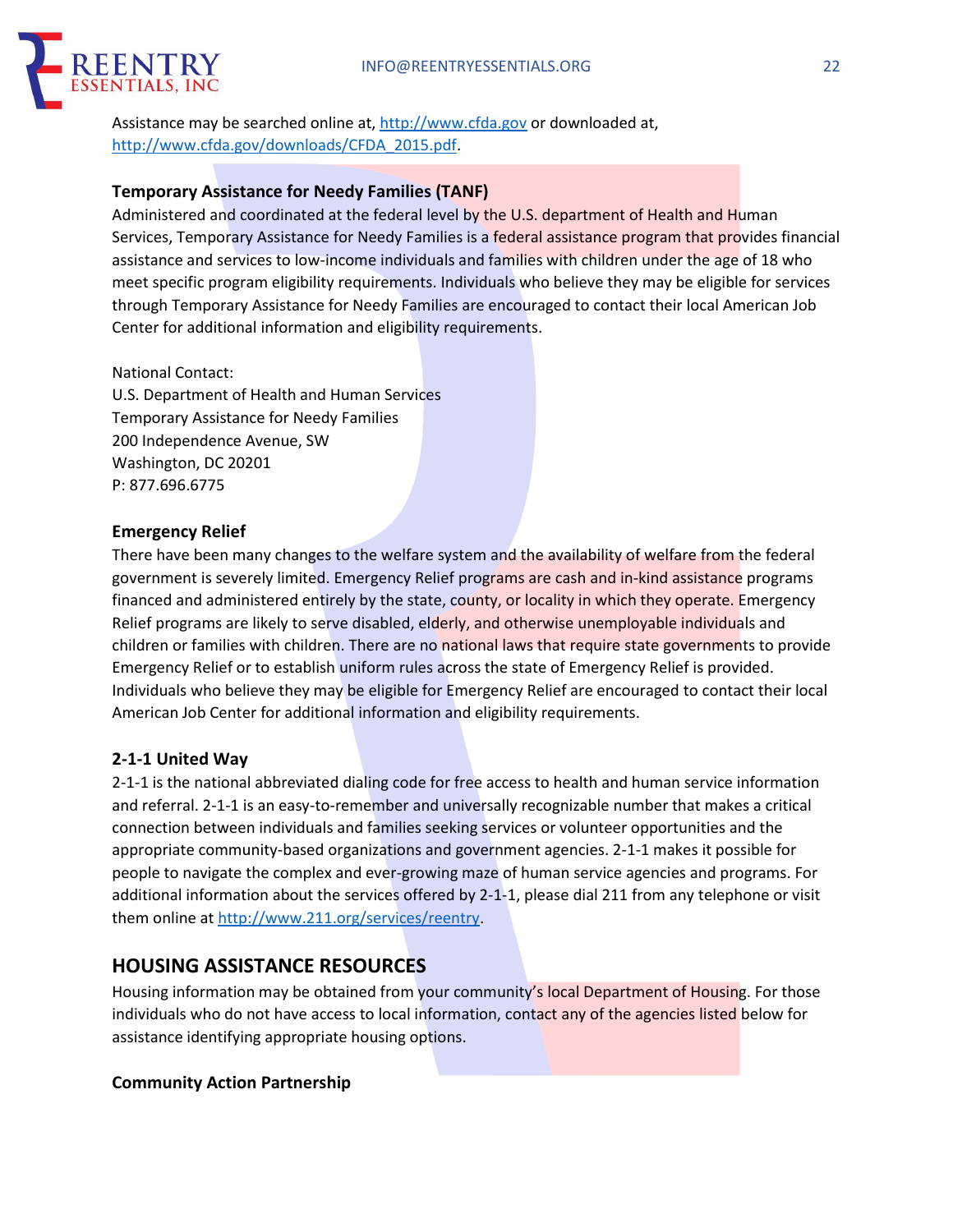

Community Action Partnership provides services to reduce the effects of poverty in many communities throughout the United States. Many provide energy assistance, winterization, housing, and emergency shelter services.

National Contact: Community Action Partnership 1140 Connecticut Avenue, NW, Suite 1210 Washington, DC 20036 P: 202.265.7546 I: http://www.communityactionpartnership.org

### **Goodwill Industries**

Goodwill Industries is a nonprofit organization with hundreds of locations nationwide that provide job training, housing assistance and shelter services to people who are trying to overcome physical, emotional and developmental disabilities, poverty and other challenges.

National Contact: Goodwill Industries - National headquarters 15810 Indianola Drive Rockville, MD 20855 P: 800.644.3945 I: http://www.goodwill.org

#### **Homeless Shelter Directory**

Homeless shelters are a form of temporary housing for homeless individuals and families. Homeless shelters sometimes provide other services, such as soup kitchens, and job skills training. The Homeless Shelter Directory is a web-based application with access to referral information nationwide. Homeless Shelter Directory may be searched online at, http://www.homelessshelterdirectory.org.

#### **Sober Housing**

Soberhouses.com is a quick and reliable source of information for referrals into treatment programs, detoxification centers, halfway houses, and sober houses. The mission of Soberhouses.com is to provide a user friendly, free access site for professionals and individuals to locate much needed resources. Soberhouses.com can be searched online at, http://www.soberhouses.com.

#### **The Salvation Army**

The Salvation Army through its many national locations provides shelter services and housing vouchers to individuals in need of assistance. They may also assist with meals and other essential needs. Adult Rehabilitation Centers, a service of the Salvation Army provide substance abuse treatment services within a structured therapeutic environment.

National Contact: The Salvation Army - National Headquarters 615 Slaters Lane, P.O. Box 269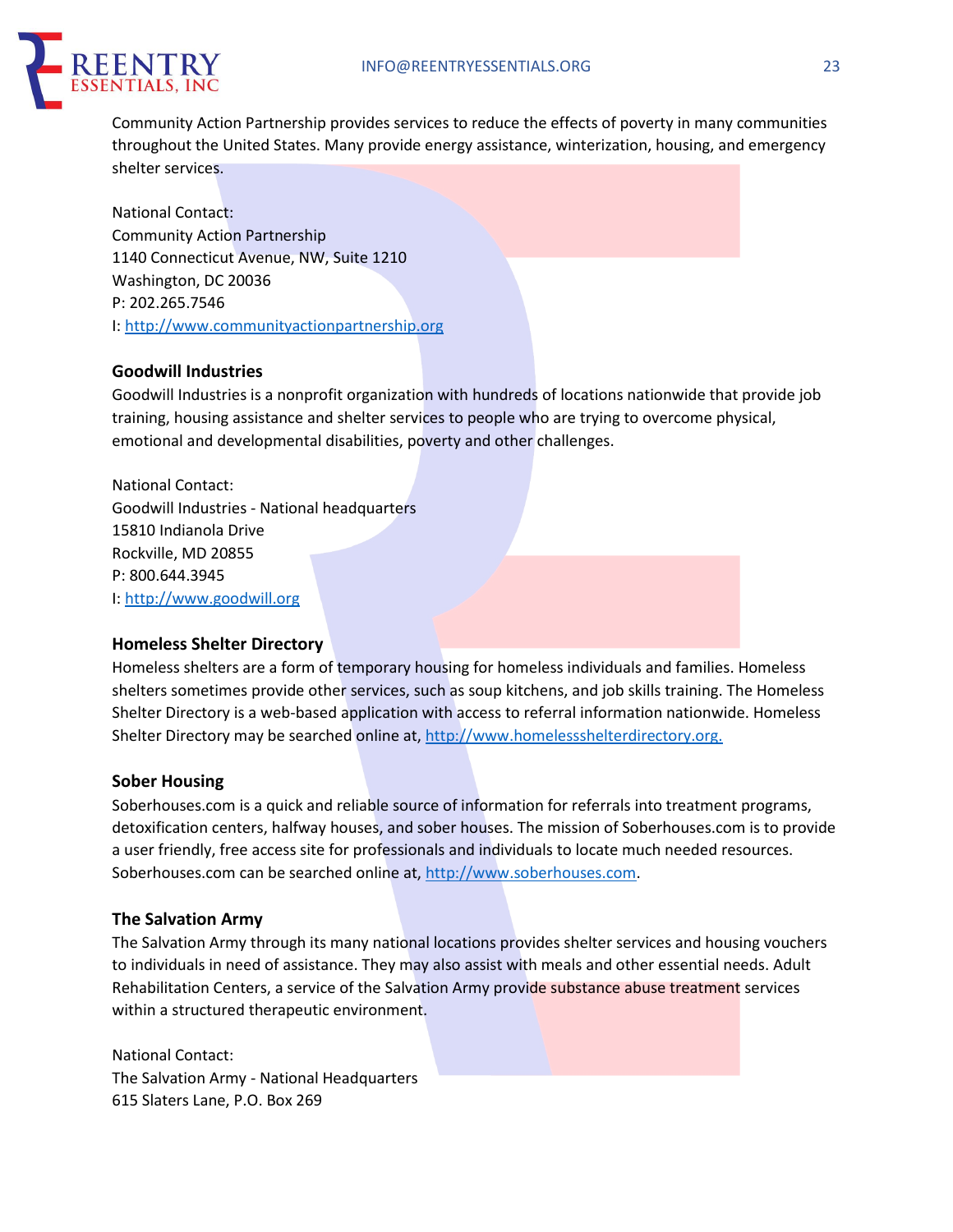

Alexandria, VA 22313 P: 800.728.7825 I: http://www.salvationarmyusa.org

### **U.S. Department of Housing and Urban Development**

The U.S. department of Housing and Urban Development's public housing program was established to provide decent and safe rental housing for eligible low-income families, the elderly, and persons with disabilities. Public housing is limited to low-income families and individuals. A housing agency determines program eligibility based on, 1) annual gross income; 2) whether you qualify as elderly, a person with a disability or as a family; and 3) U.S. citizenship or immigration status. A criminal conviction does not automatically limit program eligibility.

National Contact: U.S. Department of Housing and Urban Development 415 7th Street, SW Washington, DC 20410 P: 202.708.1112 I: http://www.hud.gov

State Contact:

#### TEXAS

U.S. Department of Housing and Urban Development Dallas Field Office 525 Griffin Street, Suite 860 Dallas, TX 75202 P: 214.767.8300

U.S. Department of Housing and Urban Development Houston Field Office 1301 Fannin, Suite 2200 Houston, TX 77002 P: 713.718.3199

U.S. Department of Housing and Urban Development Lubbock Field Office 1205 Texas Avenue, Suite 511 Lubbock, TX 79401 P: 806.472.7265

U.S. Department of Housing and Urban Development San Antonio Field Office 615 East Houston Street, Suite 347 San Antonio, TX 78205 P: 210.475.6806

### **U.S. Department of Agriculture, Rural Housing Service**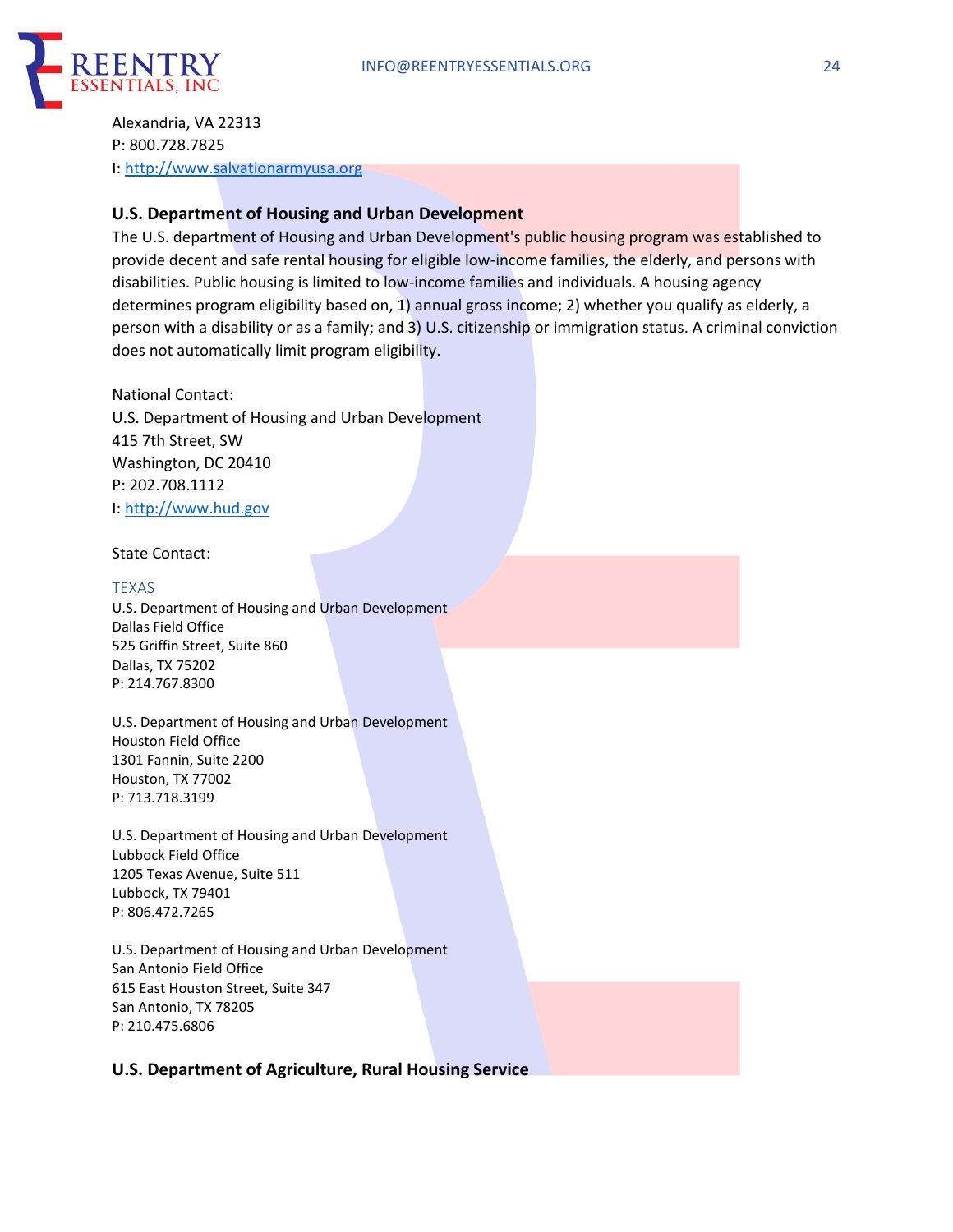#### INFO@REENTRYESSENTIALS.ORG 25



Rural Housing Service offers two types of homeownership loans - guaranteed and direct loans. The purpose is to provide financing - with no down payment and at favorable rates and terms - either through a direct loan with Rural Housing Service or with a loan from a private financial institution which is guaranteed by Rural Housing Service. These loans are for the purchase, construction, rehabilitation, or relocation of a dwelling and related facilities for low or moderate income rural persons.

National Contact: U.S. Department of Agriculture Rural Housing Service 1400 Independence Avenue, SW Washington, DC 20250 P: 202.692.0090 I: http://www.rurdev.usda.gov

State Contact:

TEXAS U.S. Department of Agriculture Rural Housing Service 101 South Main, Suite 102 Temple, TX 76501 P: 254.742.9700 I: http://www.rurdev.usda.gov/tx

### **Office of fair Housing and Equal Opportunity**

The U.S. department of Housing and Urban Development's Office of fair Housing and Equal Opportunity enforces federal laws and establishes policies that ensure all Americans have equal access to the housing of their choice. Individuals who believe they have been the victim of housing discrimination are encouraged to file a complaint.

National Contact: U.S. Department of Housing and Urban Development Office of fair Housing and Equal Opportunity 451 7th Street, SW, Room 5204 Washington, DC 20410 P: 202.708.4252 I: http://www.hud.gov/offices/fheo

# **APPEARANCE, CLOTHING & HOUSEWARES**

An individual's clothing, personal hygiene and overall appearance are often the first thin communicated to others and should be viewed as vital to successful community and social reintegration. The following organizations provide the tools and resources needed to ensure a strong, confident and professional first impression.

### **CareerGear**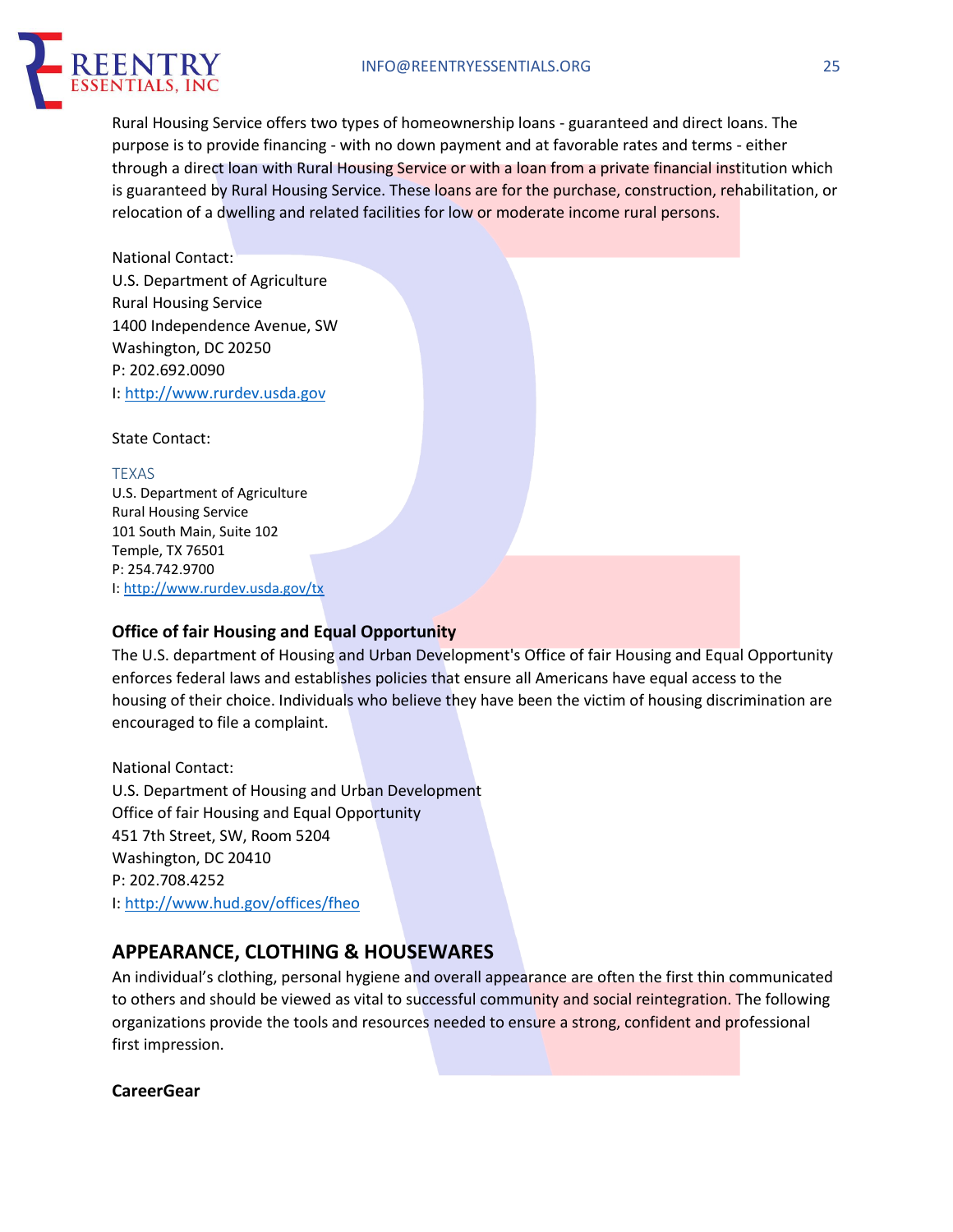

Since 1999, CareerGear has helped thousands of disconnected and underserved job-seeking men become self-sufficient members of their communities. By providing interview counseling and business attire, CareerGear offers vital services to men of all ages and ethnic backgrounds, as well as recipients of public assistance, the disabled, recovering addicts, Iraqi War Veterans, former foster care children, recent immigrants, and the formerly incarcerated.

National Contact: CareerGear National 120 Broadway, 36th Floor New York, NY 10271 P: 212.577.6190 I: http://www.careergear.org

### **Dress for Success**

Dress for Success clients come from a continually expanding and diverse group of nonprofit and government agencies including homeless shelters, immigration services, and job training programs, educational institutions and domestic violence shelters, among many other organizations. More than 3,000 organizations throughout the world send women to Dress for Success for professional apparel and career development services.

National Contact: Dress for Success 32 East 31st Street, 7th Floor New York, NY 10016 P: 212.532.1922 I: http://www.dressforsuccess.org

### **Goodwill Industries, Outlet Stores**

Goodwill Industries operates an extensive network of thrift stores located throughout the United States. These stores provide clothing, housewares, and other essential items to individuals and families in need at low prices.

National Contact: Goodwill Industries - Thrift Stores 15810 Indianola Drive Rockville, MD 20855 P: 800.644.3945 I: http://www.goodwill.org

#### **Salvation Army, National Family Stores**

The Salvation Army operates an extensive network of thrift stores located throughout the United States. These stores provide clothing, housewares, and other essential items to individuals and families in need at low prices.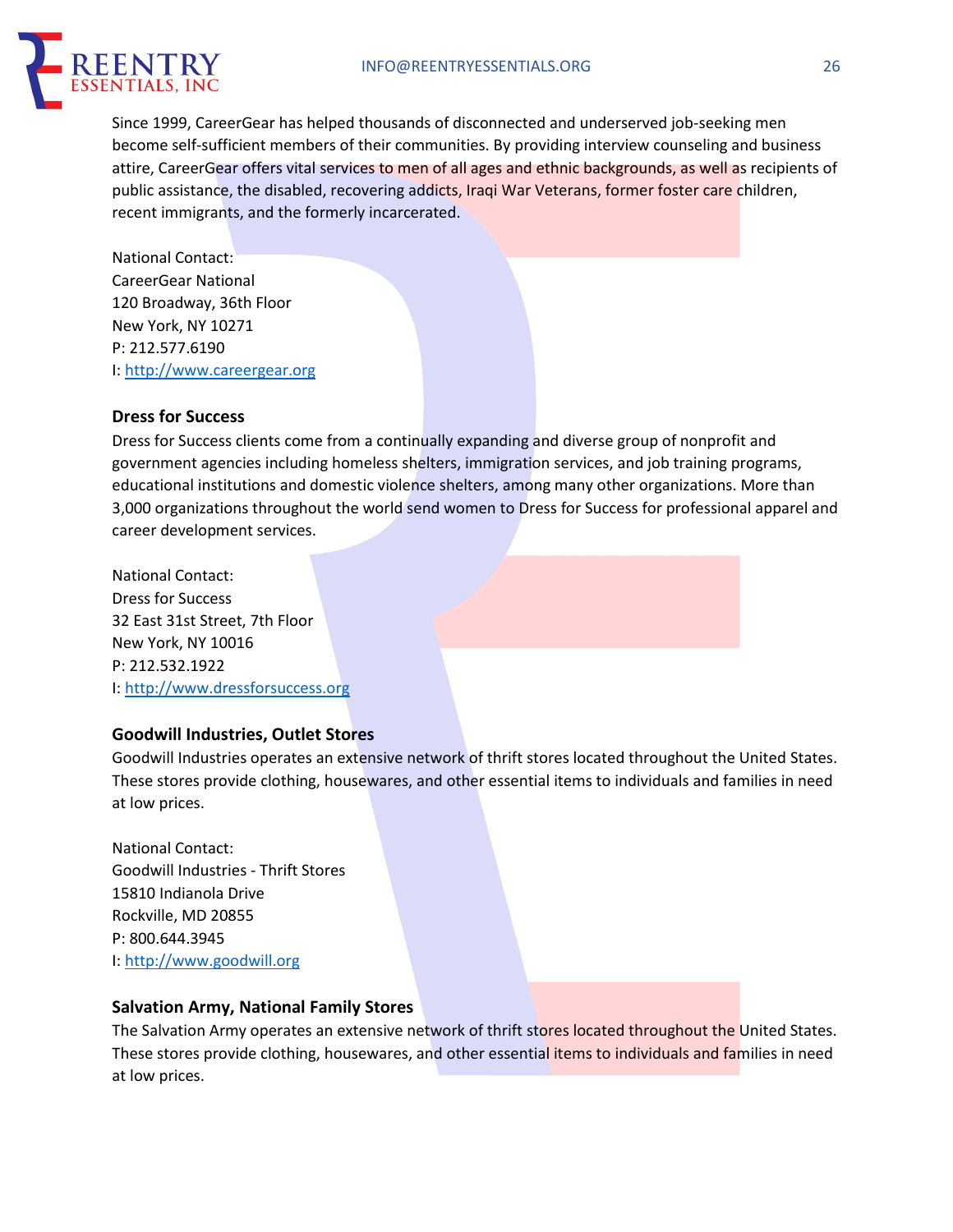

National Contact: The Salvation Army - Family Stores 615 Slaters Lane, P.O. Box 269 Alexandria, VA 22313 P: 800.728.7825 I: http://www.salvationarmyusa.org

### **Tattoo & Body Art Removal**

Removing visible tattoos, especially those that are antisocial or related to gangs, will improve an individual's chances of finding employment. Removing tattoos of victims of human trafficking can be a major step in the recovery process and can help restore dignity and self-esteem. But how do you do it, and how do you pay for it? You can begin by using the Jails to Jobs Tattoo Removal Directory available at, http://jailstojobs.org/wordpress/tattoo-removal/, which includes tattoo removal clinics across the United States. Some of them charge. Others are free but many have eligibility requirements. This directory is a work in progress and it by no means a complete list.

### **CONSUMER AWARENESS**

Being released back into society after incarceration can be a stressful experience regardless of individual circumstances. The decisions mad today about how to manage finances can effect one's ability to get credit, insurance, a place to live, and even a job.

### **Consumer Protection Offices**

Consumer Protection Offices offer a variety of important services. They mediate complaints, conduct investigations, license and regulate professionals, provide educational materials, and advocate in the consumer interest.

State Contact:

#### TEXAS

Texas Office of the Attorney General Consumer Protection Division P.O. Box 12548 Austin, TX 78711 P: 800.621.0508 I: http://www.oag.state.tx.us

#### **Free Annual Credit Report**

The fair Credit reporting Act requires each of the three major nationwide credit reporting companies - Equifax, Experian, and TransUnion - to provide consumers with a free copy of their consumer credit report, at their request, once every 12 months. The three major nationwide credit reporting companies have set up a central website, a toll-free telephone number, and a mailing address through which consumers can order their free annual report. To order, visit, http://www.annualcreditreport,com, call 877.322.8228, or complete the Annual Credit Report request Form and mail it to the address below.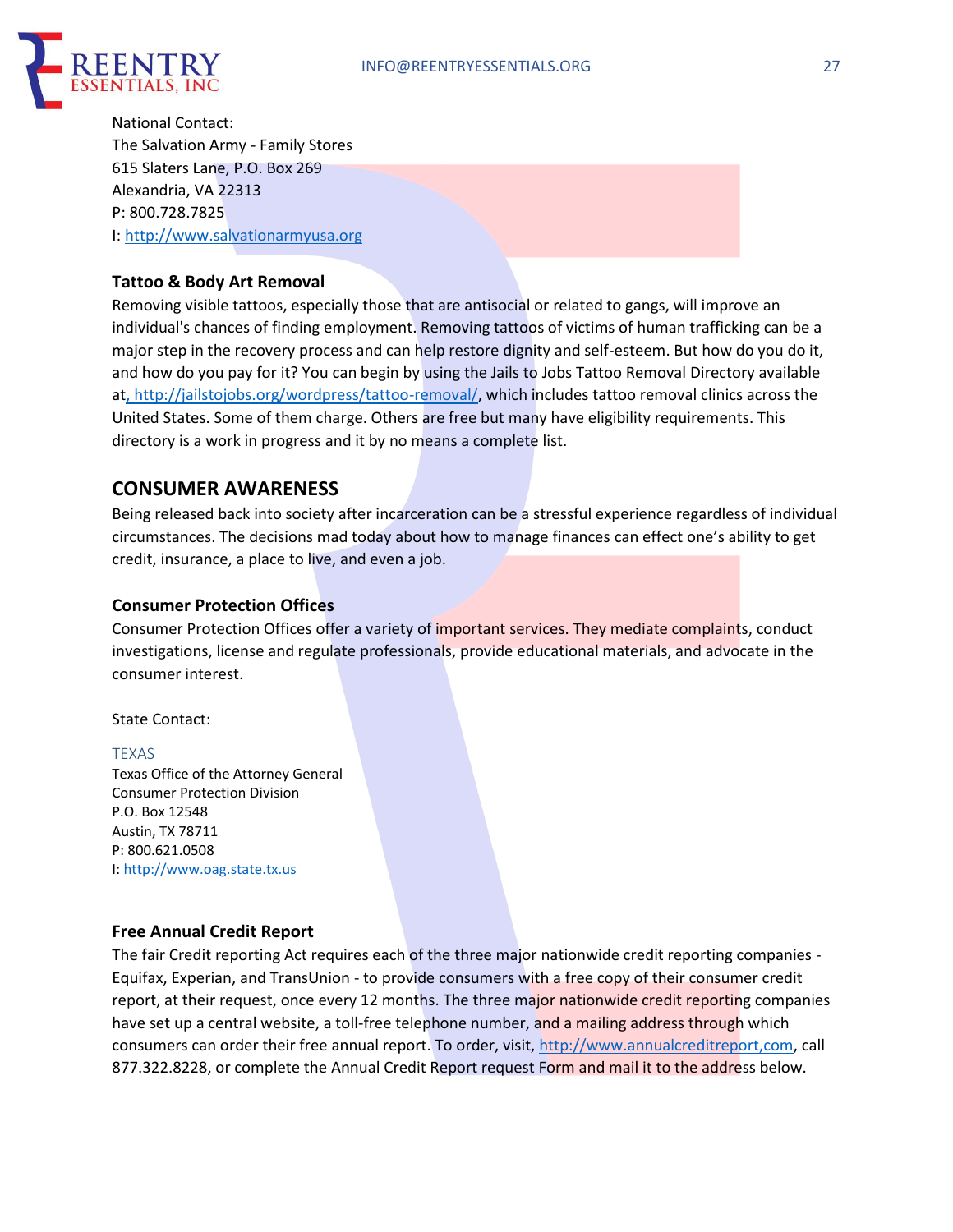

National Contact: Annual Credit Report Request Service P.O. Box 105281 Atlanta, GA 30348 P: 877.322.8228 I: http://www.annualcreditreport.com

Additional Resources:

Annual credit Report Request Service, Annual Credit Report Request Form http://www.annualcreditreport.com/manualRequestForm.action

### **LexisNexis Personal Report**

Through LexisNexis Risk Solutions, you can order certain reports about yourself or certain reports on others such as prospective caretakers, contractors and doctors. These reports are made available through the LexisNexis website for a small fee and are prepared by various LexisNexis entities. To see what information is maintained about you in the LexisNexis files, you can request a full file disclosure.

National Contact: LexisNexis Consumer center Attn: Full File Disclosure P.O. Box 105108 Atlanta, GA 30348 P: Not Provided I: https://www.personalreports.lexisnexis.com/access\_your\_full\_file\_disclosure.jsp

Additional Resources: LexisNexis, Full File Disclosure Request Form https://personalreports.lexisnexis.com/pdfs/CD107\_CP-File-Disclosure-Request-Form\_pg-3.pdf LexisNexis, Full File Disclosure Instructions https://personalreports.lexisnexis.com/pdfs/CD107\_CP-File-Disclosure-Request-Form\_pg-1.pdf

#### **ChexSystems Consumer Assistance**

Under the fair and Accurate Credit Transaction Act amendments to the federal Fair Credit Reporting Act, consumers are entitled to a free copy of their consumer report upon request, once every 12 months. ChexSystems maintains reports based on your handling of banking relationships such as, checking and saving accounts.

National Contact: ChexSystems, Inc. Attn: Consumer relations 7805 Hudson Road, Suite 100 Woodbury, MN 55125 P: 800.428.9623 I: https://www.consumerdebit.com/consumerinfo/us/en/freereport.htm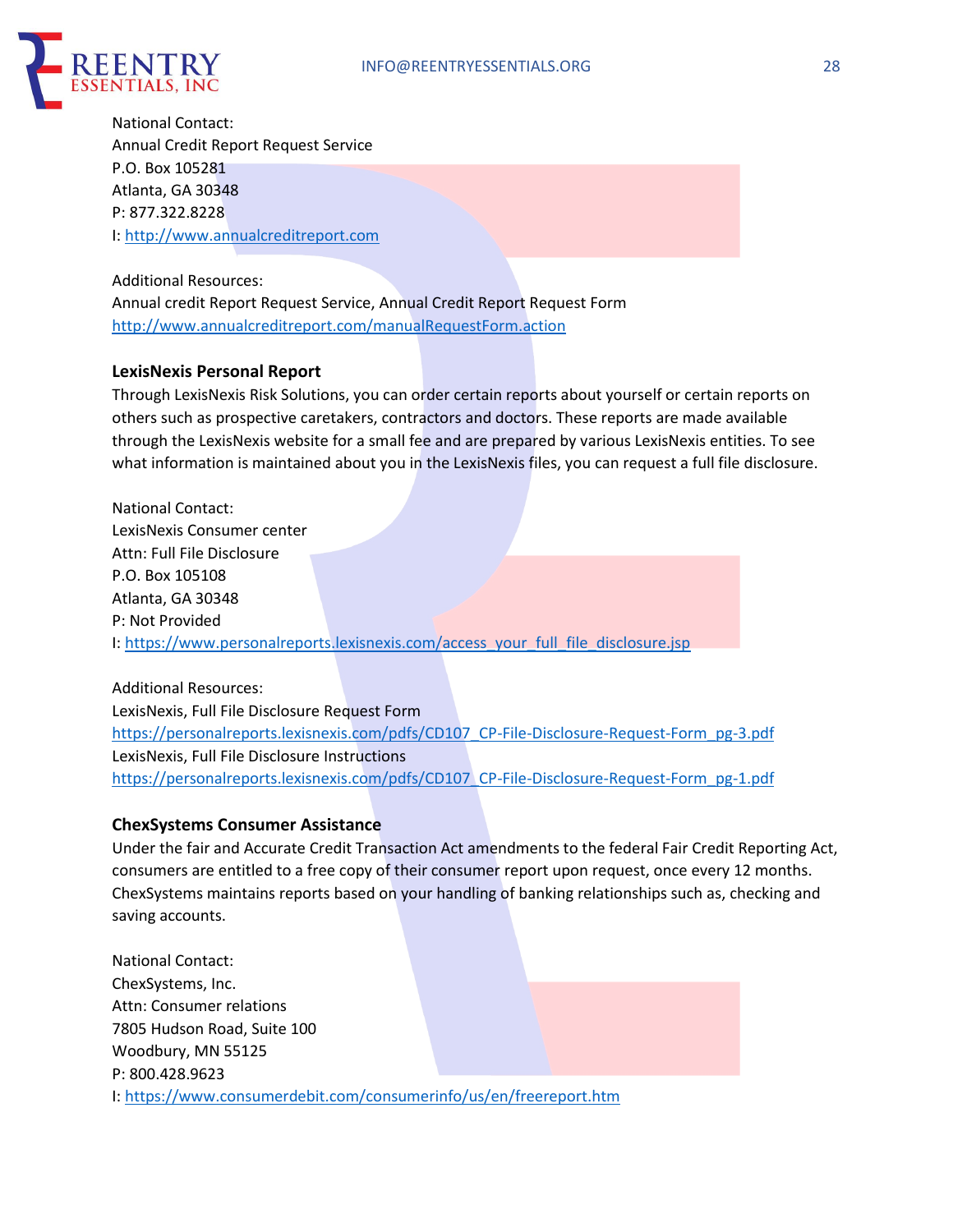

#### Additional Resources:

ChexSystems Consumer Assistance, FACTA Free Annual Report request Form http://www.chexsystems.com/web/chexsystems/consumerdebit/otherpage/FACTAFreeReport/

### **Taxpayer Advocate Service**

The taxpayer Advocate Service was created to ensure that every taxpayer is treated fairly, and that they know and understand their rights. The taxpayer Advocate Service offers free help to guide taxpayers through the often confusing process of resolving their tax problems.

National Contact: Taxpayer Advocate Service National Taxpayer Advocate 1111 Constitution Avenue, NW, Room 3031-TA Washington, DC 20224 P: 877.777.4778 I: http://www.taxpayeradvocate.irs.gov

Local Contact:

TEXAS Taxpayer Advocate Service 300 East 8<sup>th</sup> Street Stop 1005 AUS, Room 136 Austin, TX 78701 P: 512.499.5875

Taxpayer Advocate Service 1114 Commerce Street MC 1005 DAL, Room 1001 Dallas, TX 75243 P: 214.413.6500

Taxpayer Advocate Service 1919 Smith Street MC 1005 HOU Houston, TX 77002 P: 713.209.3660

### **Low Income Taxpayer Clinics**

Low Income taxpayer Clinics represent low income taxpayers before the Internal Revenue Service and assist taxpayers in audits, appeals and collection disputes. Low Income Taxpayer Clinics also help taxpayers respond to Internal Revenue Service notices and correct account problems. If you are interested in obtaining more information about Low Income Taxpayer Clinics or would like to locate a clinic in your local community, go to http://www.irs.gov/uac/Contact-a-Low-Income-Taxpayer-Clinic for the most recent information.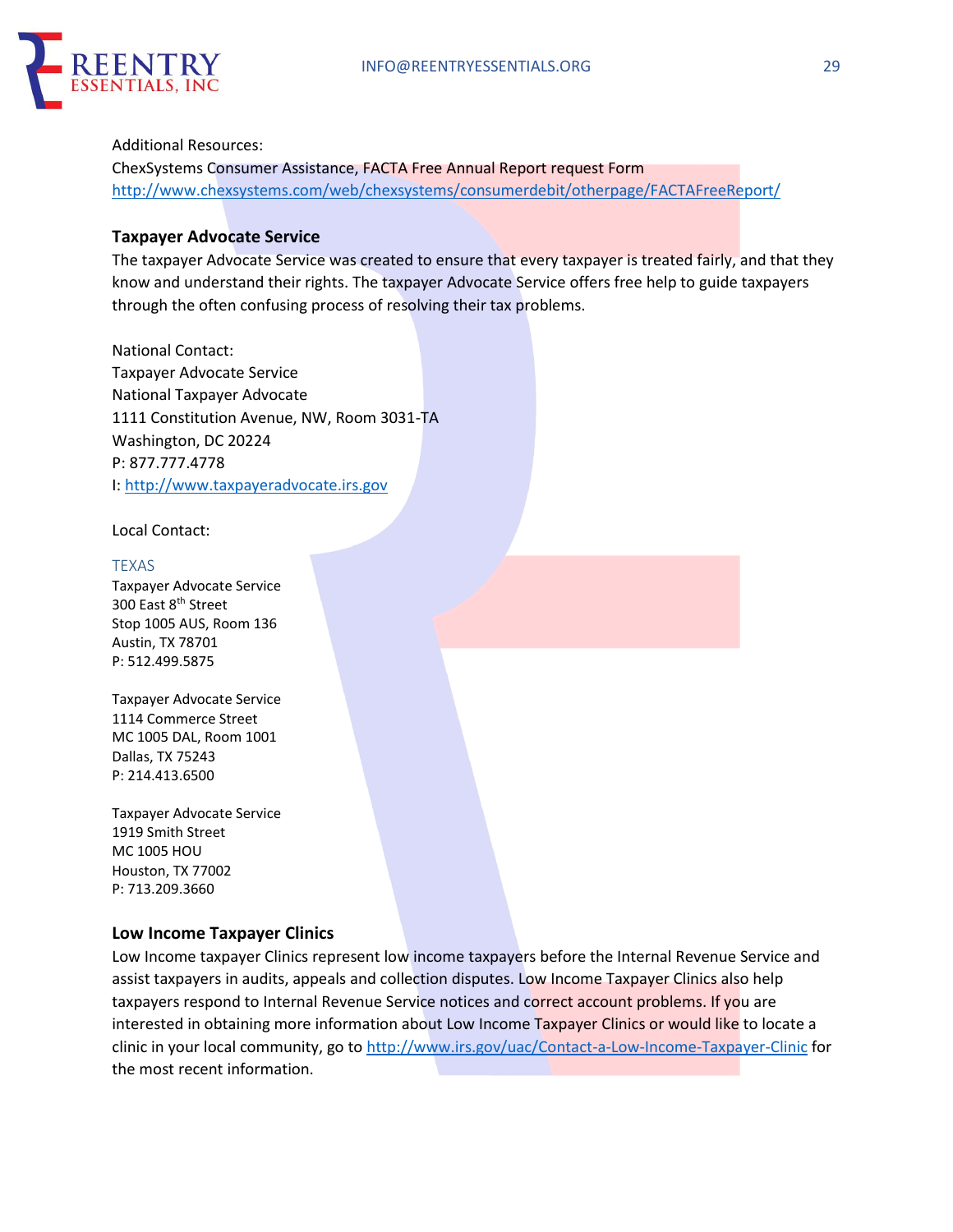

# **SWELLNESS: HEALTH, WELLNESS & LEISURE-TIME RESOURCES**

Taking care of your personal health and wellness plays an important role in community reintegration. Making healthier and more educated choices about one's personal wellbeing can substantially improve how someone feels, reduce the risk of many diseases and ensure a long, active and fulfilled lifestyle.

### **U.S. Department of Health and Human Services**

The U.S. Department of Health and Human Services is the United States government's principal agency for protecting the health of all Americans and providing essential human services, especially for those who are least able to help themselves.

National Contact: U.S. Department of Health and Human Services 200 Independence Avenue, SW Washington, DC 20201 P: 877.696.6775 I: http://www.hhs.gov

State Contact:

#### REGION VI

U.S. Department of Health and Human Services 1301 Young Street, Suite 1124 Dallas, TX 75202 P: 214.767.3301

Note: This office serves the following states: Arkansas, Louisiana, New Mexico, Oklahoma and Texas.

### **Feeding America**

Feeding America is a charitable hunger relief organization that feeds approximately 37 million people annually through a network of more than 200 food banks and 61,000 local charitable agencies including food pantries, soup kitchens, emergency shelters, after-school programs, Kids Cafes, Community Kitchens, and BackPack programs.

National Contact: Feeding America 35 East Wacker Drive, Suite 2000 Chicago, IL 60601 P: 800.771.2303 I: http://www.feedingamerica.org

Additional Resources: Feeding America, Food Bank Locator http://www.feedingamerica.org/foodbank-results.aspx

### **Meals on Wheels Association of America**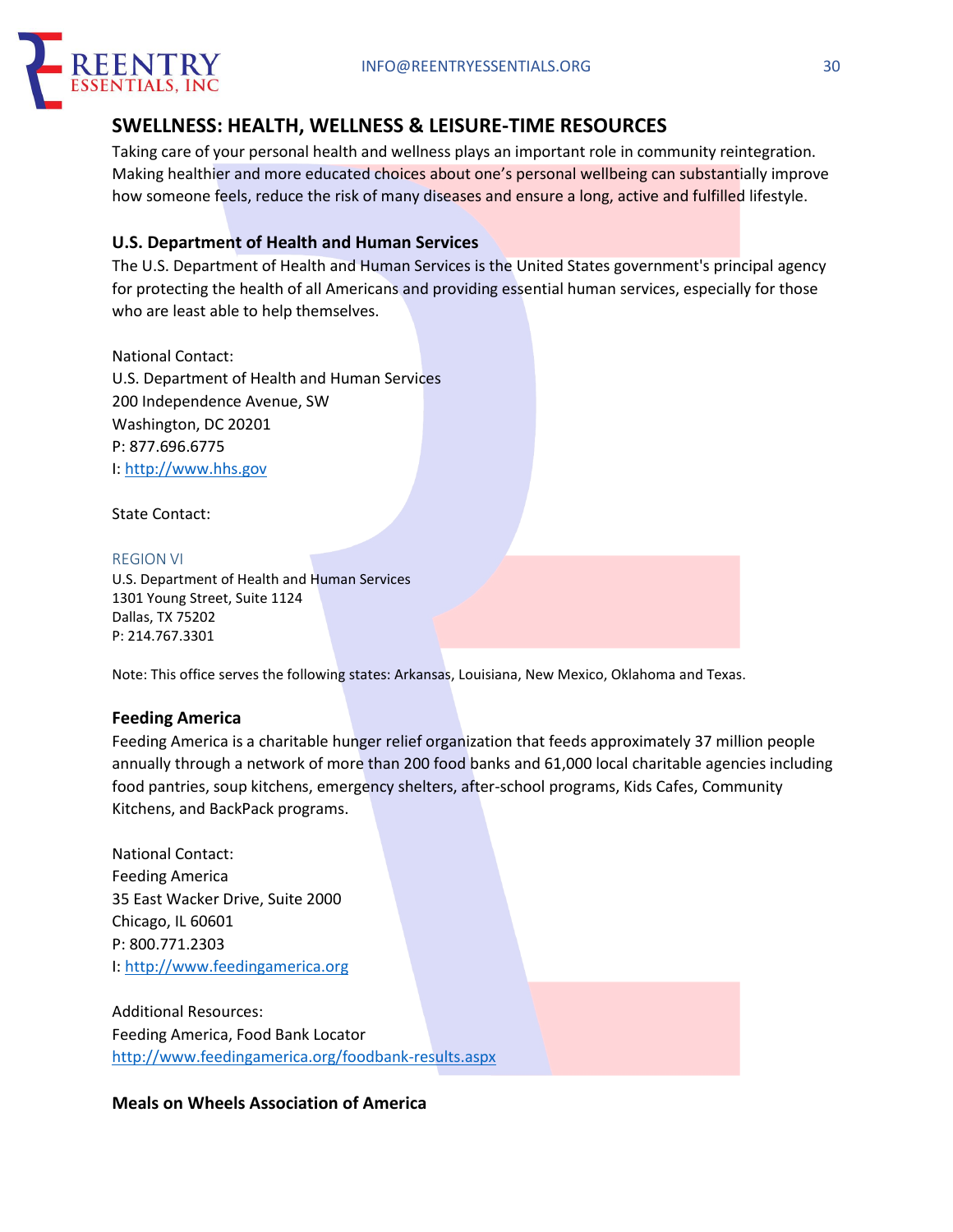

Meals on Wheels Association of America is an association with programs throughout the United States that provide nutritious meals and other nutrition services to men and women who are elderly, homebound, disabled, frail, or at risk.

National Contact: Meals on Wheels Association of America 203 South Union Street Alexandria, VA 22314 P: 703.548.5558 I: http://www.mowaa.org

Additional Resources: Meals on Wheels Association of America, "Find a Meal" Program Locator http://www.momaa.org/page.aspx?pid=253

### **Supplemental Nutritional Assistance Program**

The Supplemental Nutrition Assistance Program is the largest nutrition assistance program administered by the U.S. Department of Agriculture. The goal of the program is "to alleviate hunger and malnutrition by increasing food purchasing power of all eligible households who apply for participation" as stated in the Food Stamp Act of 1977, as amended (P.L. 108-269. The program provides monthly benefits to eligible low-income families which can be used to purchase food. To apply for benefits, or for more information about the Supplemental Nutrition Assistance Program in your community, call the National Supplemental Assistance Program hotline at 800.221.5689 or contact your local American Job Center for additional information.

State Contact:

TEXAS http://www.fns.usda.gov/sites/default/files/snap/texas-office.pdf

Additional Resources: Food and Nutrition Information Center, Food Stamp Pre-Screening Tool http://www.foodstamps-step1.usda.gov

### **Affordable Care Act**

The 2010 Affordable Care Act puts in place comprehensive health insurance reforms. The law is intended to lower health care costs, provide more health care choices, and enhance the quality of health care for all Americans. For additional information about the Affordable Care Act and how it can best serve you and your health insurance coverage needs, contact the national toll-free enrollment hotline at 800.318.2596 or visit their website at http://www.healthcare.gov.

National Contact: U.S. Department of Health and Human Services 200 Independence Avenue, SW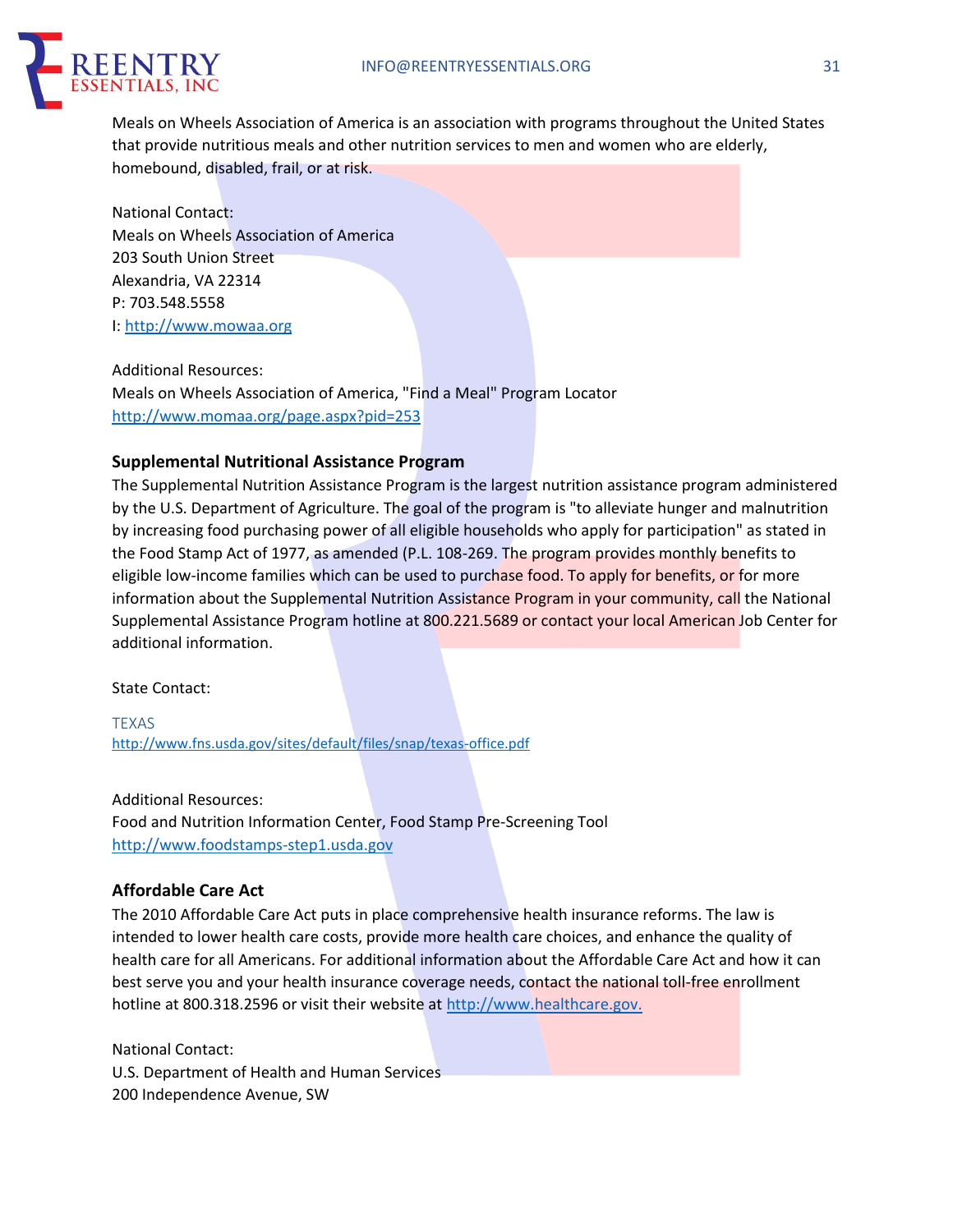

Washington, DC 20201 P: 877.696.6775 I: http://www.healthcare.gov

### **Online Health Information**

There are many online resources available to help those looking for health information make educated and informed health care decisions. Individuals should be wary of websites sponsored by companies that are trying to sell a particular treatment or product. It's better to contact reputable associations or visit sites run by government agencies and recognized organizations such as the Centers for Disease Control and Prevention (http://www.cdc.gov), Food and Drug Administration

(http://www.fda.gov/consumer), National Cancer Institute (http://www.cancer.gov), National Institute on Aging (http://www.nia.nih.gov), National Women's Health Information Center

(http://www.womanshealth.gov), the Mayo Clinic (http://www.mayoclinic.com) or the American Medical Association (http://www.ama.org). This information should complement, not replace, that is received from a doctor or other medical professional. MedlinePlus (http://www.medlineplus.gov) and HealthFinder.gov (http://www.healthfinder.gov) are sites that are generally recognized as reliable and definitive information sources.

### **Free or Low-Cost Clinics**

As a result of the Affordable Care Act, consumers have many options when choosing a health care provider regardless of their income or social standing. However, there are still many free or low-cost clinics that focus on the needs of underserved populations throughout the United States. Finding a free or low-cost clinic is as easy as visiting http://www.findhealthcenter.hrsa.gov and entering the zip code for the area in which you would like service.

## **BUSINESS & ENTREPRENEURIAL RESOURCES**

There is no way to eliminate all the risk associated worth starting a small business, but it is possible to improve one's chances of success with good planning, preparation and insight. Previously incarcerated individuals should proceed cautiously into the world of entrepreneurship as it will require as much if not more work than regular employment.

### **U.S. Small Business Administration**

Every year, the U.S. Small Business Administration and its nationwide network of resource partners help millions of potential and existing small business owners start, grow and succeed.

National Contact: U.S. Small Business Administration 409 3rd Street, SW, Suite 7600 Washington, DC 20416 P: 800.827.5722 I: http://www.sba.gov

### **Service Corps of retired Executives**